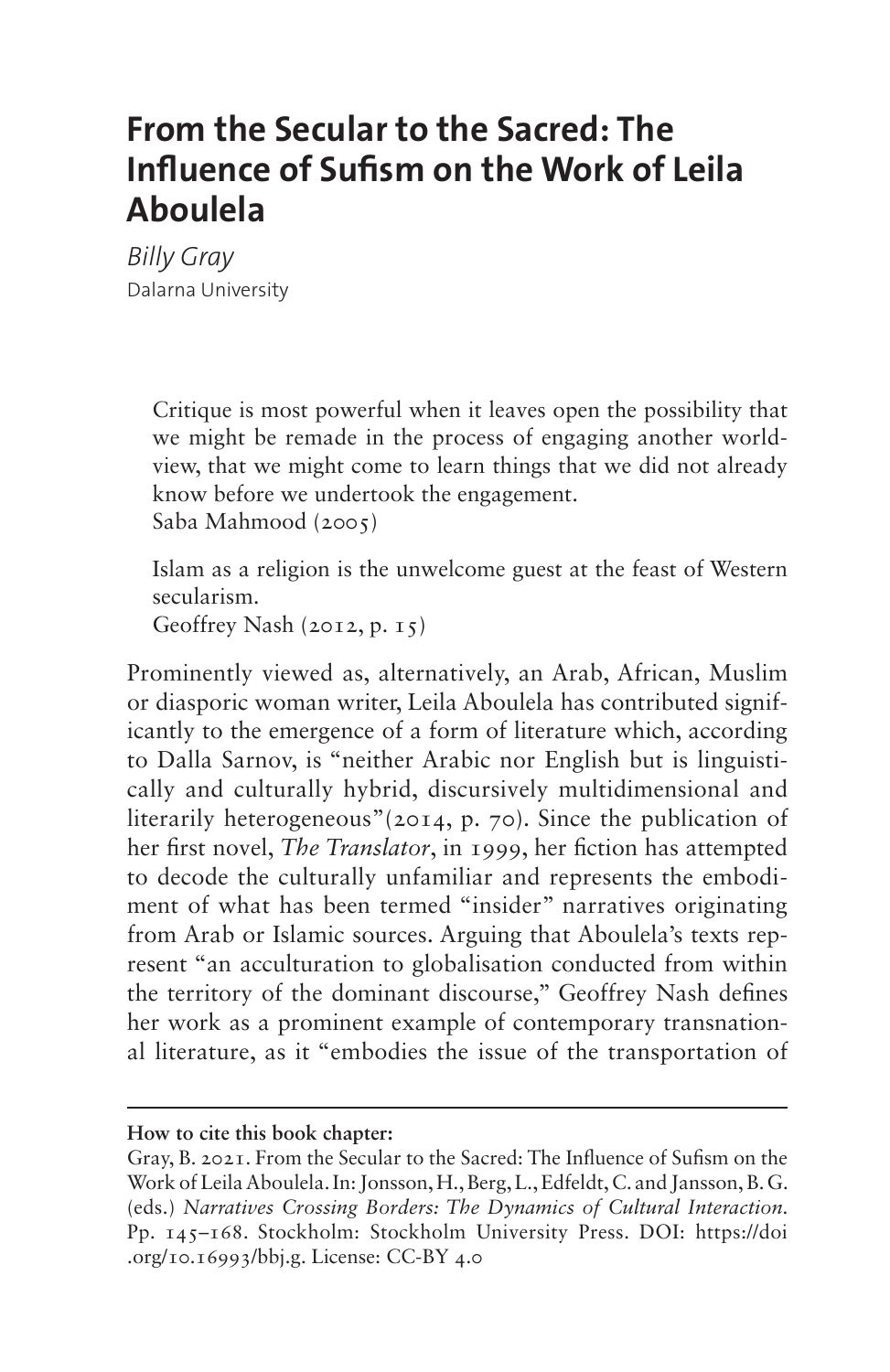specific Arab/Islamic ideologies into a literature composed for a non-Arab/Islamic audience" (2007, p. 4). The "transportation" Nash refers to here can be viewed as a conscious attempt to facilitate the type of cross-cultural awareness that is such a significant element within contemporary Anglo-Arab Women's writing. However, while such writers undoubtedly share a certain commonality in relation to their use of transnational literary frameworks, it is evident that within Anglo-Arab women's writing there exists a variety of positions in relation to the questions pertaining to nationalism identity, feminism, etc., and Nash has argued that, in terms of Arab migrant literature, Leila Aboulela's fiction can be said to "represent, more or less, a school of one" (2012, p. 44). This singularity resides in the fact that, in her fiction, the religious framework functions not merely as a term of reference or a representative aspect of cultural and social norms, but is deliberately presented as a faith; moreover, it is a faith which is ultimately positioned as a viable alternative to secularism and specific elements of Western modernity. While adopting an archetypal Western fictional form, Aboulela's texts embody a specific Islamic moral and religious terrain and promote the legitimacy of what can be termed "a faith-based subject position." (Dimitriu, 2014, p. 120). This religiosity includes numerous elements which go beyond the political, cultural and ethnic markers of identity commonly found in Anglo-Arab fiction and functions as "an antidote to hegemonic materialism and existential emptiness." (Nash, 2007, p. 136). Essentially uninterested in portraying Muslim identity as a cultural or political artefact, she depicts the psychology and moral imperatives of individuals who embrace religious certitude. This desire to incorporate characters who are practising Muslims into contemporary English language literary fiction and produce novels that are infused with traditional Islamic aesthetics, necessarily entails the charting of a new literary space as there currently exist remarkably few examples of such characters in contemporary literature. As Mahmudul Hasan has noted, those fictional representations that do exist invariably conform to the ubiquitous crass stereotyping increasingly evident in media discourses, such as "the Islamic terrorist," "the oppressed Muslim woman," or alternatively, liberal secular Muslims whose lifestyles are not noticeably different from those of non-Muslims (2015, p. 93). What is undeniable is that Aboulela's desire to write sympathetically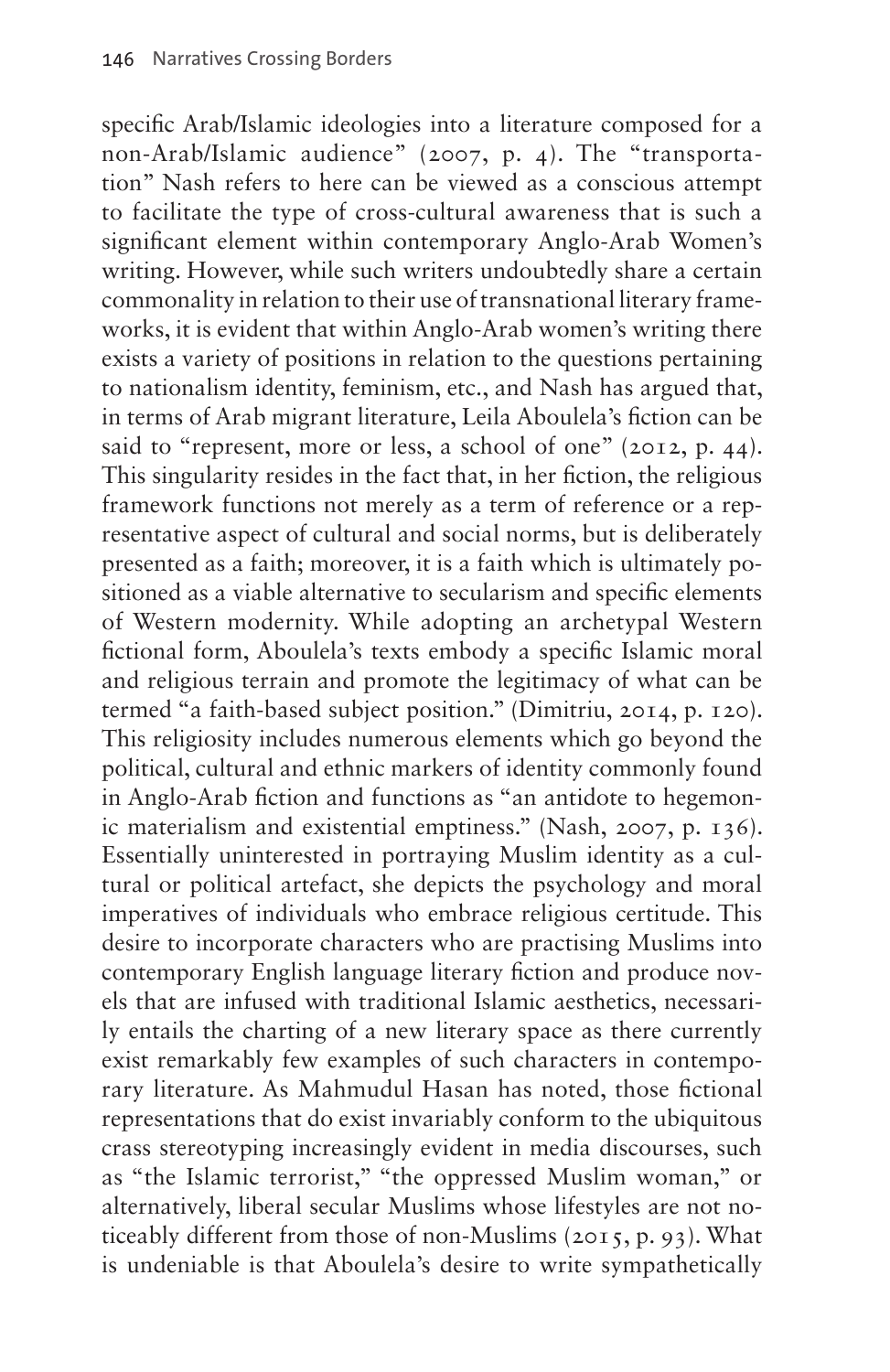about individuals who embrace faith in a modern secular world and her desire to create fictional worlds which, in her own words, "follow Islamic logic" (Santesso, 2013, p. 7), serve to distance her work from numerous contemporary critical discourses. Christina Phillips contends that religious belief – regardless of the specific religious denomination of affiliation which is being articulated – has been essentially eradicated from the contemporary literary canon and argues that while it is permissible for literary texts to contain religious themes, characters and imagery, it is invariably the case that "if they want to be taken seriously by critics, these must be secularised" (2012, p. 166). The fact that Aboulela's characters embrace a specifically Islamic religious identification can also be viewed as an additional handicap as after the events of 9/11, both critical and popular discourses have predominantly focused upon Islamic fundamentalism and radicalism, resulting in an increasing marginalisation of moderate Muslim religious subjectivities. Ashi Nandy is one observer who has noted the tendency of secular states to perceive the followers of the Islamic faith as "demonic others that need to be deforged" (Nash, 2012, p. 15). In relation to literature, Tariq Ali has employed the term "the belligerati" to describe writers such as Martin Amis, Salman Rushdie and John Updike, who associate religious belief – and in particular, Muslim religious belief – as indicative of a form of cognitive paralysis, a delusional psychology deeply embedded in, and inextricably connected to, political radicalism and intolerance. In addition, "faith-based fiction" has invariably constituted a domain that resides outside the established nostrums of postcolonial theory, which has been distinguished by an unmediated, aggressive form of secularism. Nash has bemoaned what he describes as "the dearth of useful post-colonial theoretical material germane to the issue of religion or the sacred as a key conceptual category" (2012, p. 5), and writer Sara Mahood has evinced frustration with Post-colonialism's stubborn denial of what she terms "valuable forms of human flourishing outside the bounds of a liberal, progressive imaginary" (Dimitriu, 2014, p. 124), which includes a disdain for non-Eastern, non-secular modes of agency.

Aboulela has herself directly alluded to some of the recurring difficulties she faces when attempting to write sympathetically about individuals who embrace religious faith in an antagonistic secular world: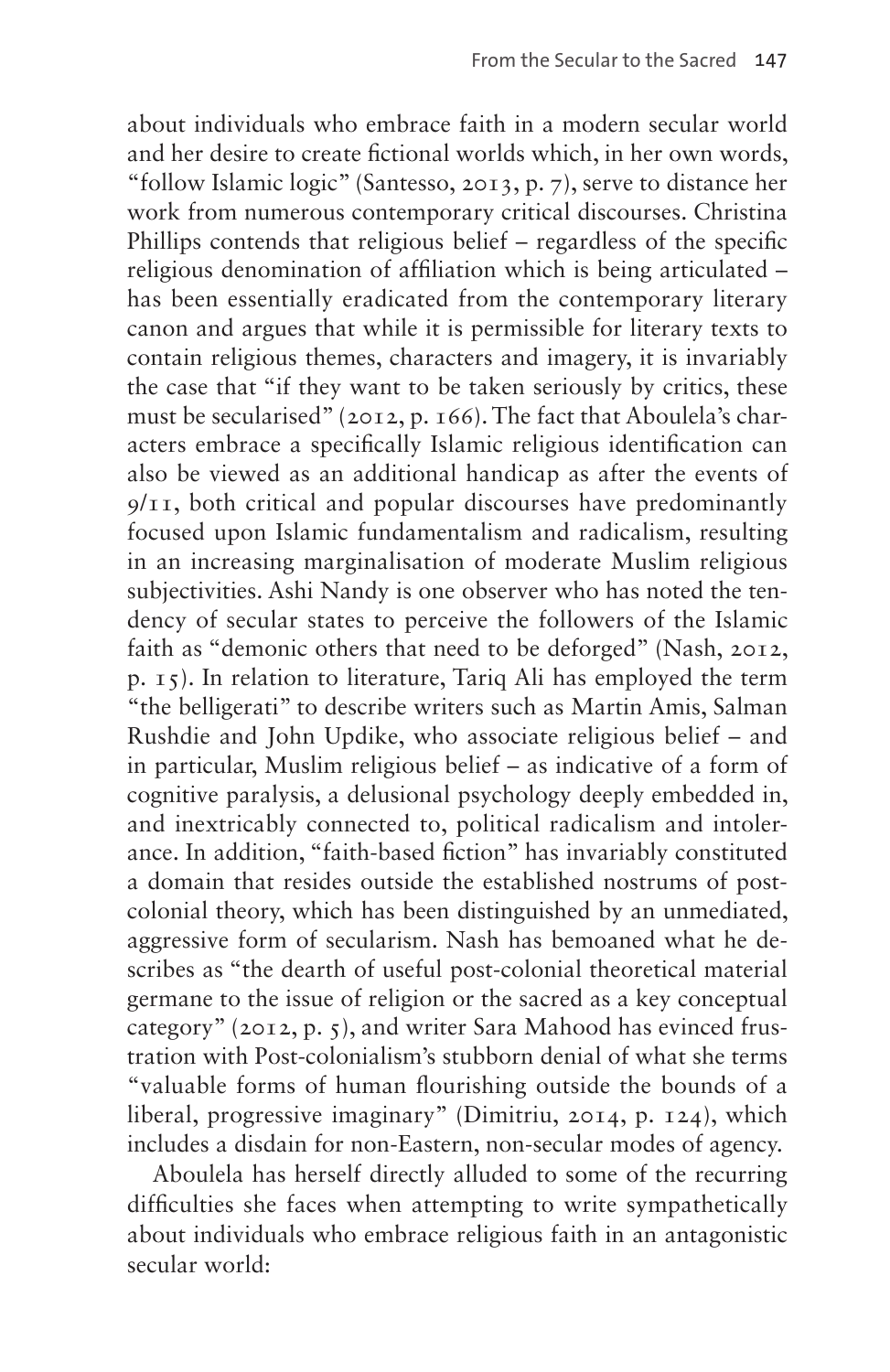I want to write about faith but it is so difficult to talk about this when everyone else is talking about the political aspects. I'm concerned that Islam has not just been politicised but that it is becoming an identity. This is like turning religion into a football match, it is a distraction from the real thing. (Edwin, 2013, p. 58).

This raises the important question of what Aboulela actually means when, in the above quotation, she refers to "the real thing." Equally, in what respects can her fiction be said to embrace Muslim aesthetics and how are these aesthetics given literal representation in her texts? In general terms, the religious imperative she describes is essentially a voluntarist one, as she articulates the lifestories of Muslim women who are neither victims nor escapees of Islam but willingly committed to their faith.<sup>1</sup> She also challenges one of the major misconceptions about Islam currently held in the West, which perceives the Sharia as a legal prerequisite enforced by a government to the moral conduct of the individual, a desire to follow the spirit of the Prophet Muhammad's teachings as well as a recognition of the validity of this teachings legal precepts. Equally noteworthy is how these same protagonists view the concept of Jihad as a theological legitimation of their internal struggle against spiritual atrophy and imperfection rather than an obligation to eradicate apostasy or engage in gratuitous acts of violence against non-believers. It is my contention that a detailed reading of Aboulela's fiction reveals how these perspectives, and indeed other, less overt elements contained within her texts are profoundly influenced by what can loosely be termed "Sufi dialectics," as many of her protagonists embark upon spiritual journeys characterised by experiences strikingly similar to those embedded in traditional Sufi practices. The aim of this essay, therefore, is to delineate how Sufism's perspective on the relationship between esotericism and exotericism, its views on the necessity of a spiritual guide, its belief in the value of spiritual submission, together with its emphasis on the importance of prayer, have all exercised an

<span id="page-3-0"></span><sup>&</sup>lt;sup>1</sup> In the current political climate, this is an unusual position to take. For example, in an essay on immigrant Muslim writers in Germany, George Stock points out that a desire to distance oneself "from Islam is a constantly recurring theme for female characters who are often treated by women immigrant writers." See Nash, 2012, p. 64.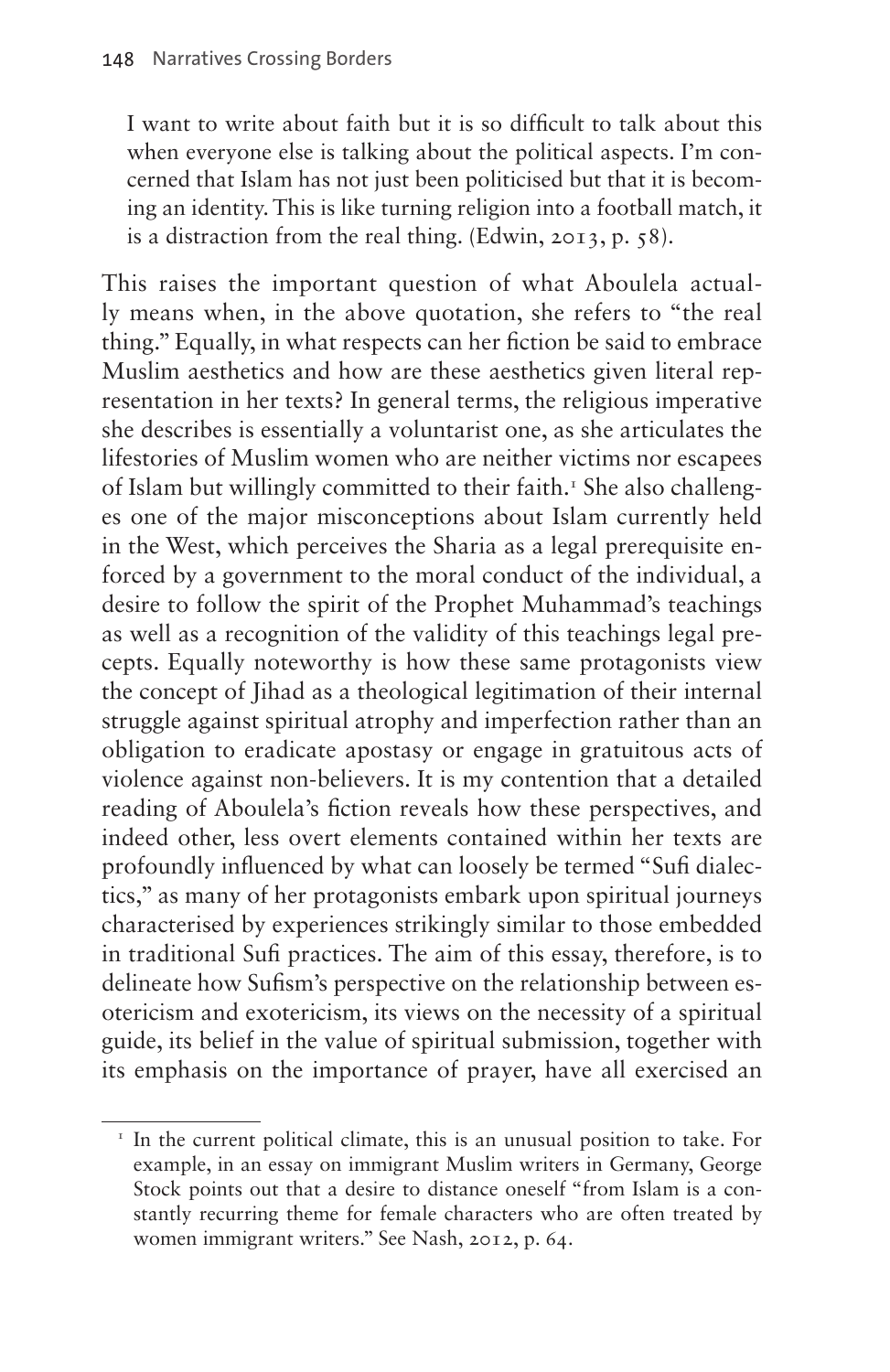unmistakable influence on Aboulela's desire to create characters who attempt to live Islam fully in all of its various dimensions.<sup>2</sup>

#### **Sufism: Outer and Inner Manifestations**

What then is Sufism? Max Weber once described it as "an orgiastic collectivistic fanaticism," and several decades later, F.A. Tholuck wrote that, in comparison to Christian mysticism, Sufism was "a primitive spirituality" (both quoted in Greaves et al., 2009, p. 1). Although the question of Sufism's relationship to Islam is one of the most contested issues within contemporary Islamic discourse, and the belief that Sufism and Islam are distinct and separate entities is common in the West, in reality, as Eric Geoffrey has indicated, there is ample evidence to suggest that Sufism lies at the heart of Islamic culture and is far from being a marginal or deviant phenomenon in relation to Muslim belief (2010, p. xvii). It is said by its adherents to be peculiarly resistant to any form of systematic or external study as its very diversity prevents it from being schematised in a static or permanent manner. What can be said with certainty as that the Sufis often depict their activities as the operation of a form of cognition which is linked with human spiritual

<span id="page-4-0"></span><sup>&</sup>lt;sup>2</sup> It is important at this juncture to note how all the textual evidence suggests that Aboulela has been influenced by what can be termed "traditional Sufism," rather than the variant commonly taught in the West and frequently referred to by scholars, somewhat contemptuously as "Neo-Sufism." "Neo-Sufism was essentially popularised by figures such as the Greek-Armenian George Gurdjieff (1866–1949), the Russian mathematician and philosopher Pytor Ouspensky (1878–1947), Alfred Richard Orage (1878–1934), editor of the influential *New Age* magazine, J.G. Bennett (1897–1974), a British scientist and suspected spy and, most recently, Idris Shah (1924–1996), believed to have been the foremost exponent of Neo-Sufi ideas in the West. Limited space prohibits a detailed explication of the various ways in which Neo-Sufism differs in its essentials from Sufism in its classical form; in general terms, it can be described as propagating a psychological system rather than a faith-based theological exegesis and is essentially non-denominational in nature, unlike traditional Islam, which is inextricably linked to Islam. James Moore has claimed that the type of Sufism popularised by Idris Shah is "without self-sacrifice, without self-transcendence, without the aspiration of gnosis, without tradition, without the Prophet, without Islam and without God. Merely that." See Moore, 1986, p. 7.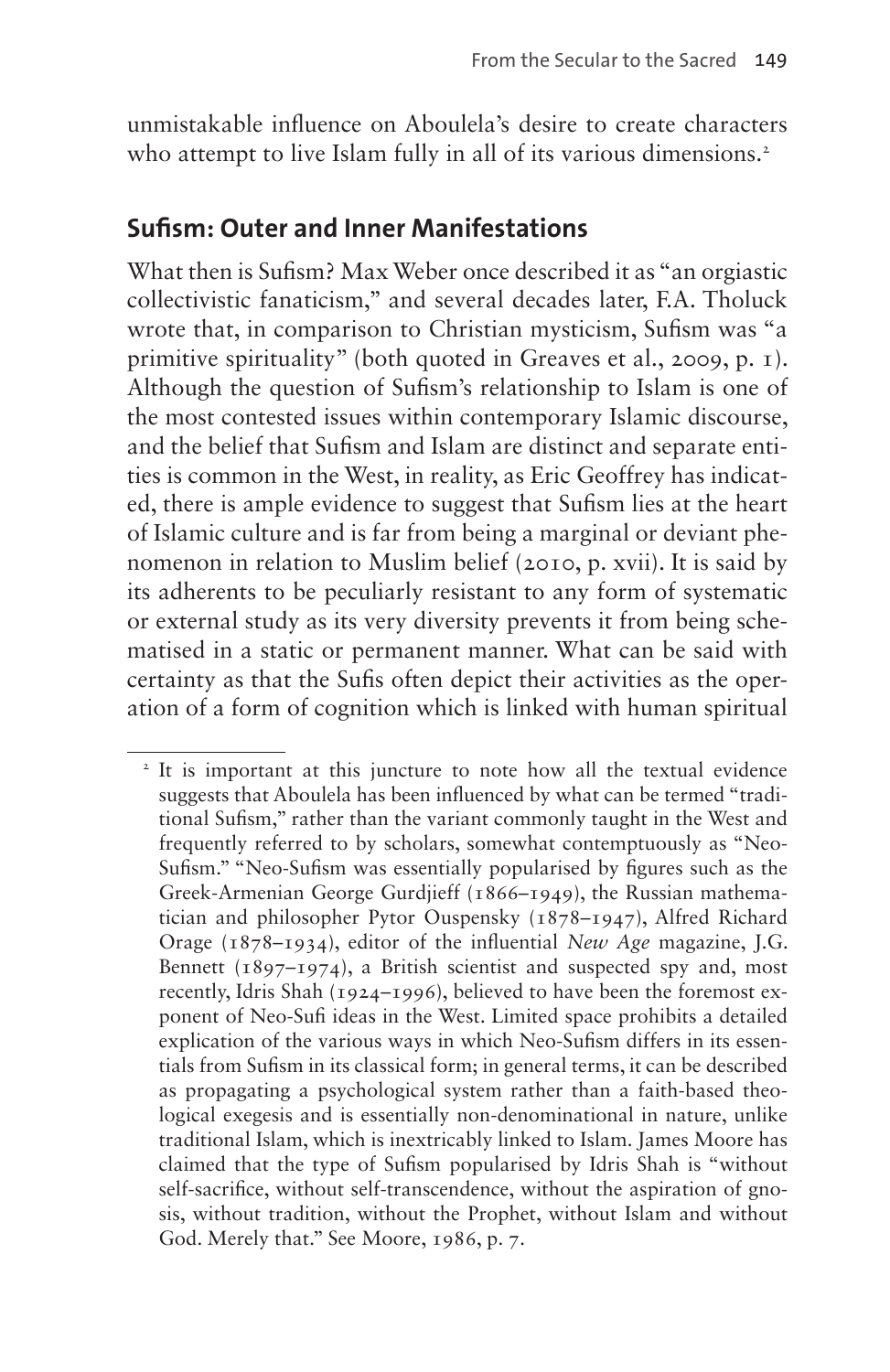development and that a major component of Sufis is that there exists an Absolute of which ordinary, perceptible things are to be regarded as local concretizations. They contend that Man is essentially a reflection or emanation of this Absolute Being and that all multitudinous forms of phenomena which exist in the temporal world are merely manifestations of this Being's various attributes. The material and the metaphysical are therefore linked in a form best regarded as a continuum and the eternal and phenomenological planes of reality are tow complementary aspects of what the Sufis term the "One." A Sufi dictum is "Man is the microcosm, creation the macrocosm – the unity. All come from one" (Arasteh, 1980, p. 19). Humanity is part of an eternal whole from which everything is derived. However, although Man began life in an unconscious union with such forces, he separated from nature in his process of evolution, thereby experiencing pain, time and space. Despite appreciating what his purpose was before assuming human form, Man forgot what this consisted of at the time of birth. The Sufis believe, however, that the individual can ultimately reunite with his origins. Authentic Sufism, therefore, is played out in a harmony which the initiate must continually restore between the body and the spirit, and between institutionalised religion as it was established on earth and its inner reality. This is why one of the goals of Sufism is to pierce the opacity of this world in order to contemplate the spiritual realities that lie beyond simple faith and the Sufi undertakes "labours'', in order to reach a condition of spiritual realisation. Thus, Sufism is essentially an initiatory path which enables the transmission of spiritual blessings, referred to as "Baraka." The aspirant progresses along the path in order to go beyond the limits of individuality – potentially or in actuality – and to reach spiritual understanding.

In an early Sufi manual entitled Kitabitt-Luma (*The Book of Flashes*) by Abu Nasr Al-Sarra (d. 988), Sufis is defined as "the science of openings," as God wills the process of "opening up" the human heart to divine inspiration (Elmarsafy, 2012, p. 2). This is achieved by an "unveiling" of the spiritual realities that define our existence, and for the Sufis, this "unveiling" represents the principal mode of access to the supra-sensible world. Following long inward effort, the initiate will have access to spiritual realities thanks to the progressive lifting of the veils which mask the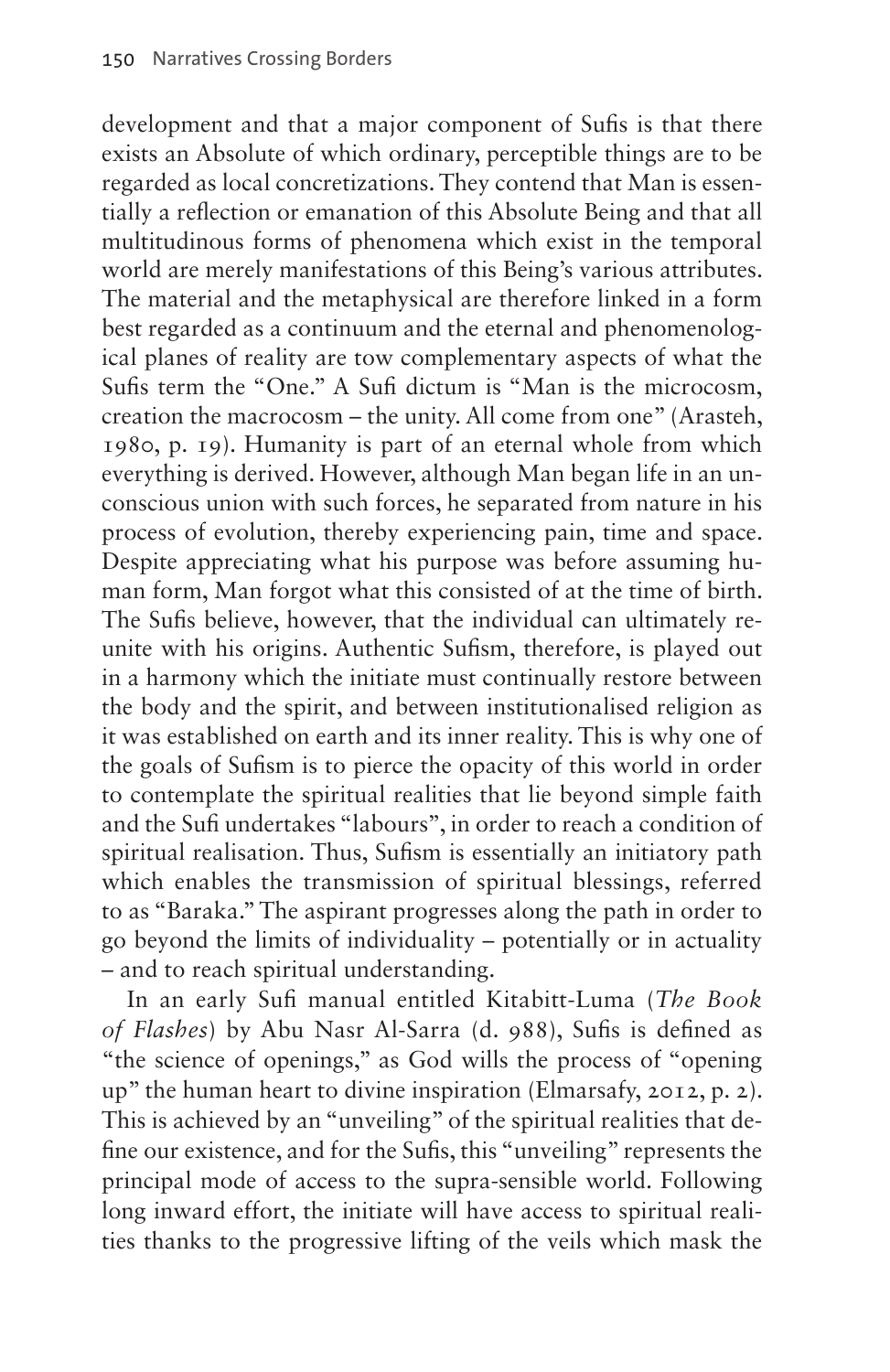realities of his condition. Sufi practice initiates the raising of the veils which the world of the senses throws over Man, thus allowing him to reach the world of the spirit. This "unveiling" leads to the direct perception of spiritual certainties and is an essential part of Sufi epistemology.

This emphasis upon "unveiling" implies that Sufis look beyond mere form and it is true that Sufis distinguish between the "World of Testimony," i.e. the perceptible world, and the "World of Mystery" (the Ghayb), the latter being defined by "that which is not accessible to sight" (Geoffrey, 2010, p. 2). Traditional Sufi literature emphasises the transformative power of the inner dimensions of the Revelations given to Muhammad and contains numerous warnings that many ritual acts have no essential meaning or effect if performed without the requisite intention. In this respect, dogma and conventional liturgy operate as bases not ultimates and religious truth does not reside in the replication of mere form. Sufis point out that, in the Koran, God represents Himself as, concurrently, the Outer (al-zahir) and the Inner (al-Batin), and while not denying the literal meaning of the Holy Book, they impress upon the appellant the importance of discovering other, hidden meanings which a Koranic verse may, consciously or otherwise, conceal (Geoffrey, 2010, p. 1). Each act of worship includes an aspect which is apparent and another which is hidden, representing in the words of the great Sufi philosopher Al-Ghazi "the peel and the pulp" and while the particular form of an external act is never glossed over, it is viewed as a support, rather than an essential component of, spiritual realisation. To the Sufi, "Reality is hidden within the law as butter is hidden within milk," and they contend that human consciousness must penetrate beyond the outer forms if the real meaning of religion is to be understood. The famous Persian poet Rumi has explained this belief in the following words:

Split the shell, so that you may arrive at Meaning's pith; cleave through the flotsam and jetsam that floats, along with the foam, on the surface of the sea to arrive at the purity of the sea's depth. (Lewis, 2000, foreword).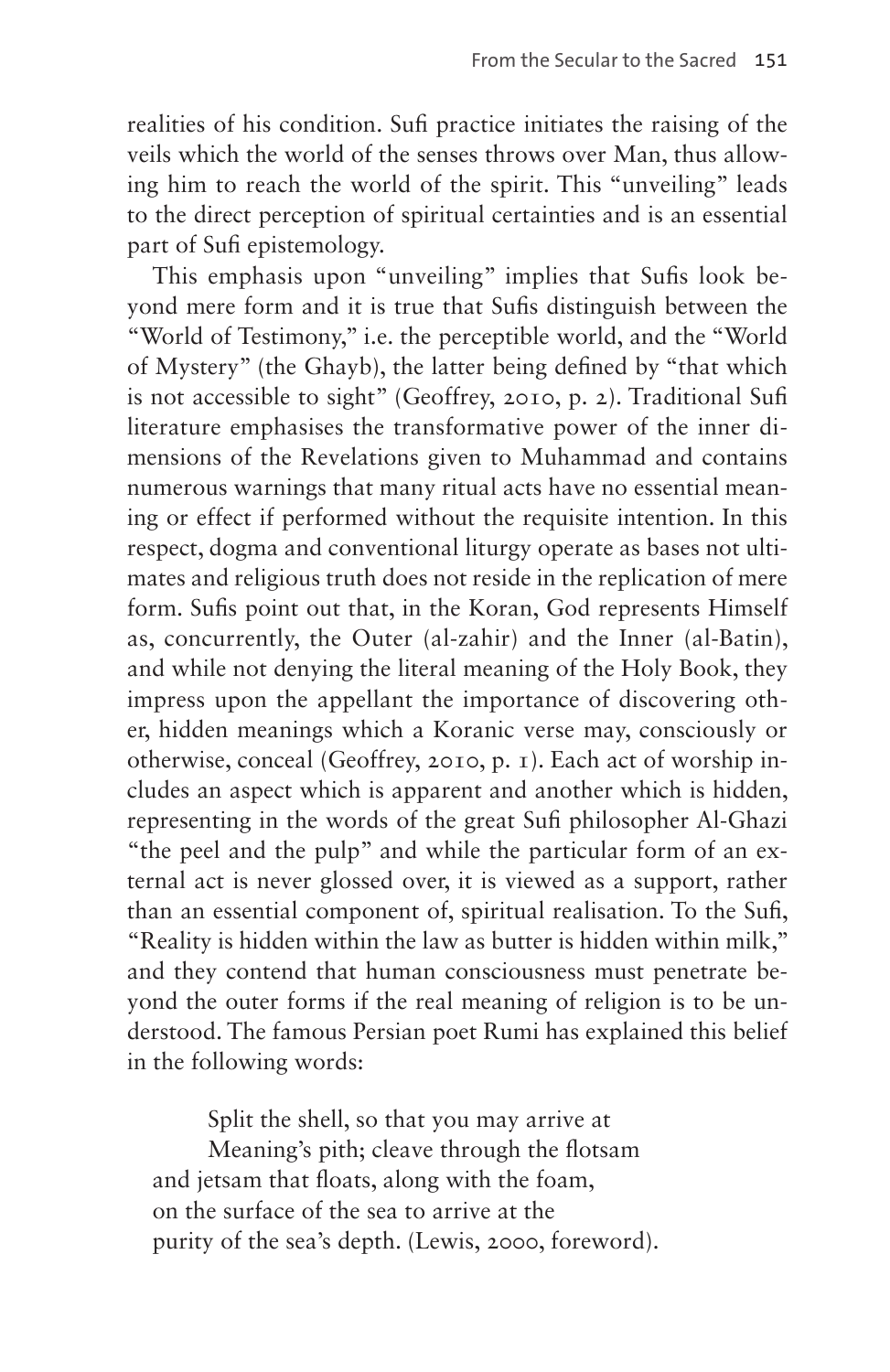This advice is reiterated in the words of the Sufi teacher Khawaya Pilad of Erivan, who advises the disciple to "Penetrate beneath the outward message of the symbol or you will put yourself to sleep. Within the symbol there is a design which moves. Get to know this design" (Shah, 1982a, p. 43).

It is important to emphasize, however, that this essential component of Sufi dialectics has given rise to several popular misconceptions regarding both the aims, and the origins, of Islamic mysticism. For some, Sufism is perceived as something akin to a new age philosophy and its suprarational – as opposed to irrational – character is commonly believed to have been conceived as a reaction to the narrow legalism of Orthodox Islam. In reality, traditional Sufism does not deny the outward meaning of the Koran or the world of conventional religious observance; rather, in the same way that Islam preaches the importance of balancing the realms of matter and spirit, Sufism recognises Islam in both its exoteric and esoteric dimensions. Eric Geoffroy writes "Having the Koran as its source, Sufism is based on the example of the Prophet. Therefore, it in no way rejects either the law or the rights of Islam. On the contrary, it ultimately illuminates them from within" (2010, p. xvii). Sufism, a specific path intended to develop the higher states of consciousness, begins with daily life and the world of forms and rites. The external forms of worship – such as the Five Pillars of Islam – are, above all, ways to move towards spiritual realities and primary function as "symbols put into action." To the Sufis, formal and institutionalised religion fulfils an essential function and they believe that religious symbolism operates as a reflection of what they perceive as objective truth. Each act of worship includes a component which is visible and one that is hidden, and the Sufis, when illustrating the fundamental compatibility of the external and internal elements of their teachings, often refer to the Prophet Mohammad's comment that "The law is my word, the Path my acts and reality my inner state" (Geoffrey, 2010, p. 60). Within the realm of Sufi action, therefore, exist both inner and outer activities, each of which is given equal significance and the external form of religious observance is believed to function as a support for spiritual awakening. The inextricable connection which exists between the esoteric and the exoteric aspects of Sufism is confirmed by Rumi in the following words: "the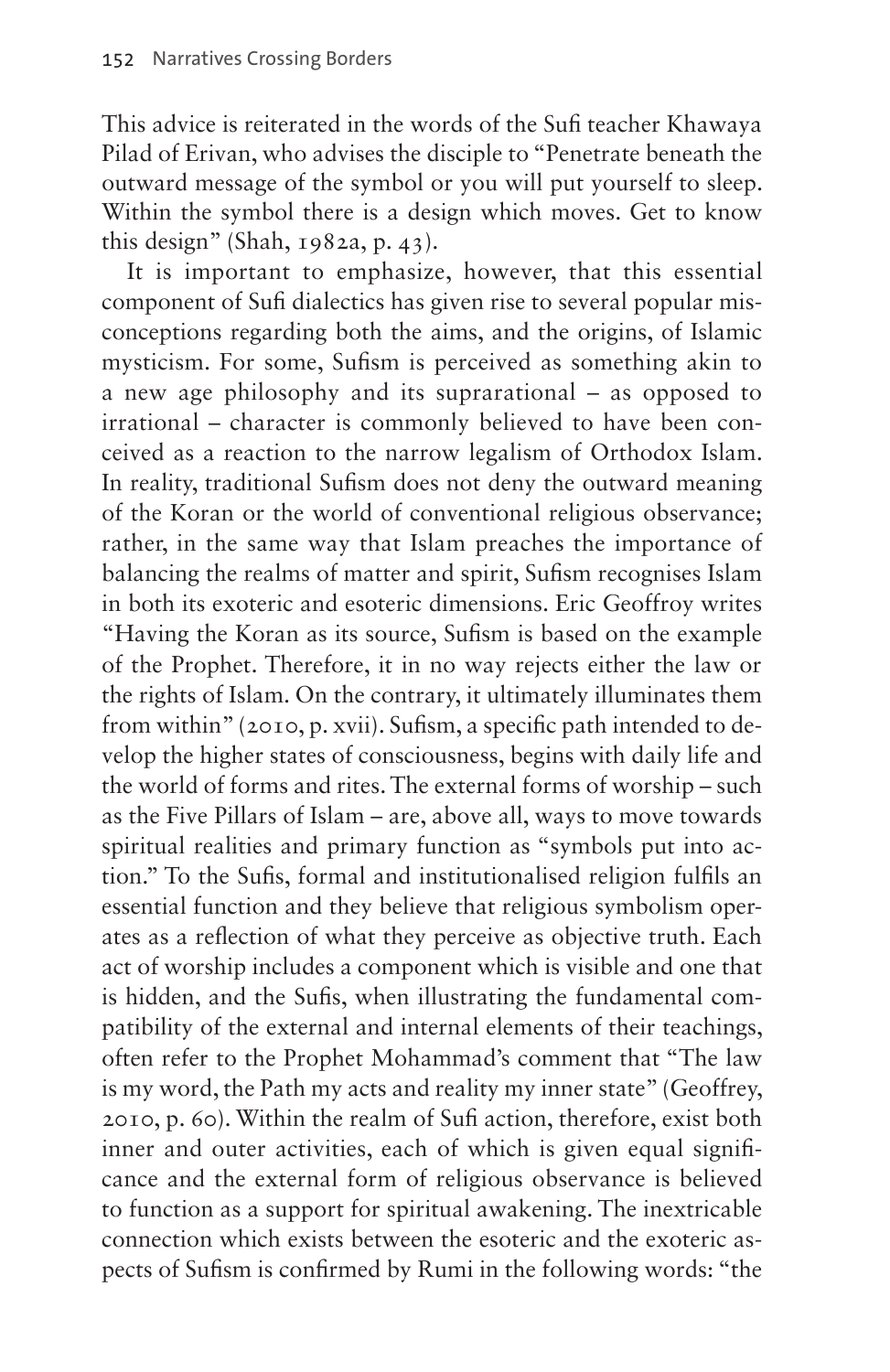law of religion is like a candle that shows the way; without that candle we cannot even set foot on the spiritual path. Once the way is lit with the light of the law, the wayfarer begins his spiritual quest which takes place on the Sufi path" (Lewis, 2000, p. 87). The Iraqi Sufi scholar Alusi  $(1853)$  echoed these sentiments when he wrote: "He who claims to know the secrets of the Koran before having mastered the exoteric commentaries of the Book can be compared to he who claims to have reached the innermost part of a house without having passed through its door" (Geoffrey, 2010, p. 41).

# **Sufism in Aboulela's Fiction**

Interestingly, in a recent interview, Leila Aboulela spoke openly about her belief in a faith based upon both mystical and legal precepts. When asked whether she views Islamic mysticism as a separate entity from a more Orthodox interpretation of the Koran, she replied:

No, I see them both together as being one. . . Laws without any feelings are lifeless. You're just doing them because you have to do them. The result might look good on the outside, but inside the heart is dead. [Then there are] people who do everything out of love for God, yet who have rejected the Shariah. . . as Muslims we have to put the two sides together. (Rashid, 2012, p. 620).

A detailed reading of Aboulela's fiction reveals the extent to which the "outer" and "inner" aspects of Sufi religious practice are visible in her texts. On an overt level, there are numerous explicit references to Sufism in her narratives and the latter reveal both a strong knowledge of, an interest in, several prominent Sufi Orders and esteemed historical figures who have been active within the Sufi tradition. *The Kindness of Enemies* (2015) contains an epigraph accredited to an "anonymous Sufi Saint of the twentieth century," and the novel itself contains a fictionalised account of the life of Iman Shamil  $(1797 - 1871)$ , an important Muslim political and religious leader from the Caucasus, who was a prominent Sheikh in the Sufi Naqshbandi Order. Another influential Sheikh from the same Order, Malanna Abdullah Ed-Dagestani, originally from Turkey, is mentioned in the same novel, and in *Lyrics Alley* (2011) the central protagonist, called Badr is said at one point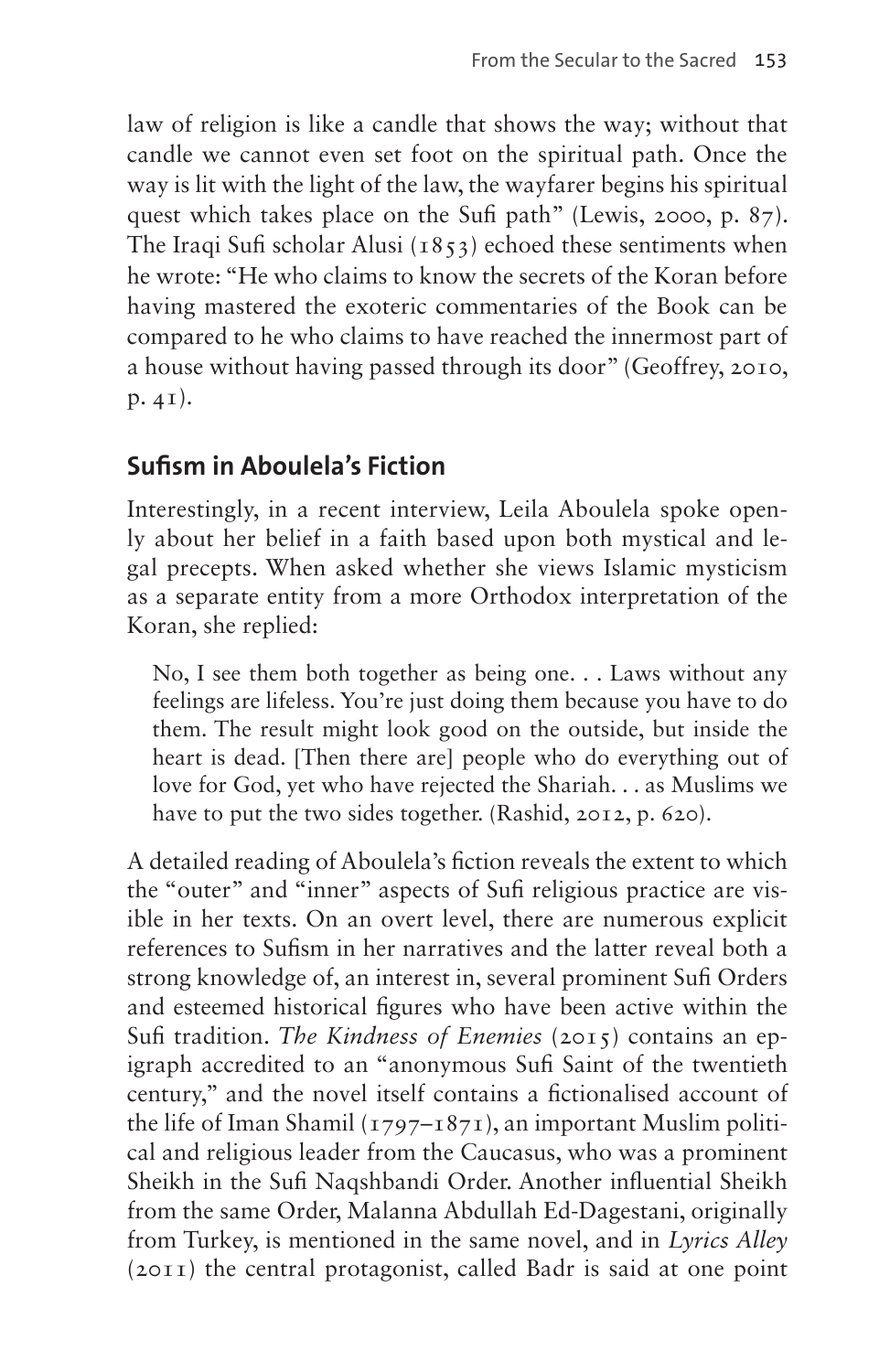to be reading Iman Ghazali's classic Sufi text *The Revival of the Sciences of Religion* (p. 124). *The Translator* (1999) contains an extract from the controversial writer Abs Nawar  $(75I-8I4)$ , a historical figure commonly believed to have lived the final years of his life as a Sufi and whose poetry is deeply impregnated with Sufi mysticism. In the short story "Days Rotate" from her *Coloured Lights* (2011) collection, the two main protagonists are said to listen to a diwan of Sheikh Al'Alawi, who was a Sufi Sheikh active within the classic Darqawi Shadhili tradition. Moreover, a number of Aboulela's characters reveal a detailed knowledge of Sufism, and at certain points come into contact with the more visible aspects of its teachings. In *The Kindness of Enemies*, Natasha attends a Sikr which is said to be performed by the same Sufi Tariquat that Iman Shamid belonged to; in Sufi devotions, Zikr – meaning "remembrance of Allah" – embodies both a solemn ritual and a spiritual state of mind. In *Minaret* (2006), Najwa participates in a Tafsee class, which implies that she is being exposed to a form of Sufi exegesis usually relating to the inner meaning of a specific passage in the Koran. In the same novel, Najwa asks Tamer's mother whether she has listened "to the programme on the radio about Sufism?" (p. 270). In *The Translator*, Rae's uncle, who has gone to Egypt in a military capacity, is said to have "become interested in Sufism [and] converted to Islam" (p. 17), and in *The Kindness of Enemies*, Malak's teenage son, Oz, addresses her as "a Sufi," to which she responds "Am I a Sufi? Do you see me as such? Then you are doing me a great honour" (p. 9).

These numerous references to Sufism, classical Sufi texts and important historical figures within the movement itself, can be said to represent the "outer" or more visible manifestation of Aboulela's knowledge of Sufism; a closer and more attentive reading, however, reveals the extent to which she has accepted the validity of its "inner" dimension. Indeed, her characters' desire to embrace what can be termed "the living heart" of Islam leads them to undergo a spiritual transformation that bears a strikingly similarity to the experiences undergone by the so-called Sufi traveller on the road to self-realisation. This is partly manifested in the manner by which several of her central protagonists become involved in what can only be described as a "spiritual journey." As Mark Sedgwick has noted, many Sufis themselves, when asked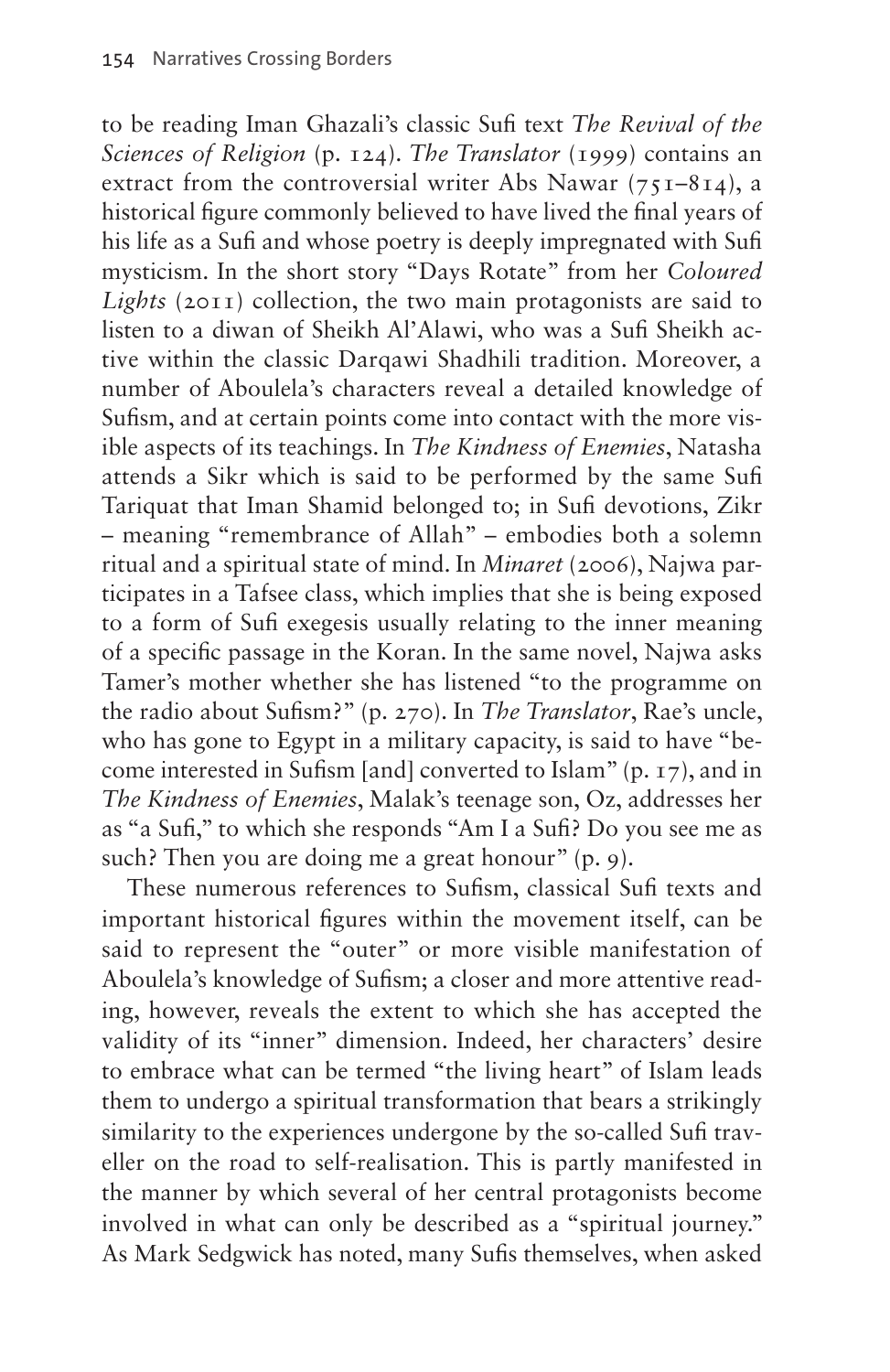to define what actually constitutes a Sufi, will invariably use a phrase such as "a traveller on the path back to his Maker" (2003, p. 5), and Al-Ghazali has referred to "the adept [who] *travels* on his way towards God" (my italics, Sedgwick, 2003, p. 29). As the most important goal of Sufism is to return Man to his original state of purity, where he was not yet separated from the spiritual world, this implies that the seeker is obligated to follow what can usefully be described as "an inward path." As Ansari Harawi (d. 1089) has written in his classic text *The Stages of Travellers towards God*, as the Sufi progresses on his journey, he is believed to ascend a double ladder of "initiatory stations," and "spiritual states." The former are defined as the fruits of spiritual discipline, while the latter are divine favours which are granted freely to the mystic. Tariq Ramadan defines the Sufi "journey" in the following terms:

God in his Oneness put into the heart of each human being an original breath, a natural longing for the Transcendent, for him. Muslin spirituality is the work . . . the believer does on the self in order to be liberated from all forms of the worship of things other than the Transcendent and to find a way [back] to this original breath and purity. (Greaves et al., 2009, p. 107).

Perhaps the most widely known Sufi text where the motif of "a journey" or a "quest" is employed as an analogy of the successive stages of human soul in search of perfection is Farid ud-Din Attar's famous *The Parliament of the Birds* (1169), in which, by employing illustrative biography, fables and maxims, the specific stages in human spiritual development are described. Two other important figures in Sufi history have employed similar terminology; Ibn Arabi frequently mentioned the concept of the Warid – literally translated as "the arriver" – in his literature and Rumi argued how, as Sufism can be defined as a process of mystical awakening, the wayfarer must begin his spiritual quest by embarking upon what he terms "the Sufi path," with the hope that "at the end of the journey, one arrives at truth" (Lewis, 2000, p. 7).

Aboulela uses a similar nomenclature in *Lyrics Alley* when describing Badr's search for both greater self-understanding and a closer relationship with true spirituality. Faced with economic penury and the burdens of taking care of an elderly and increasingly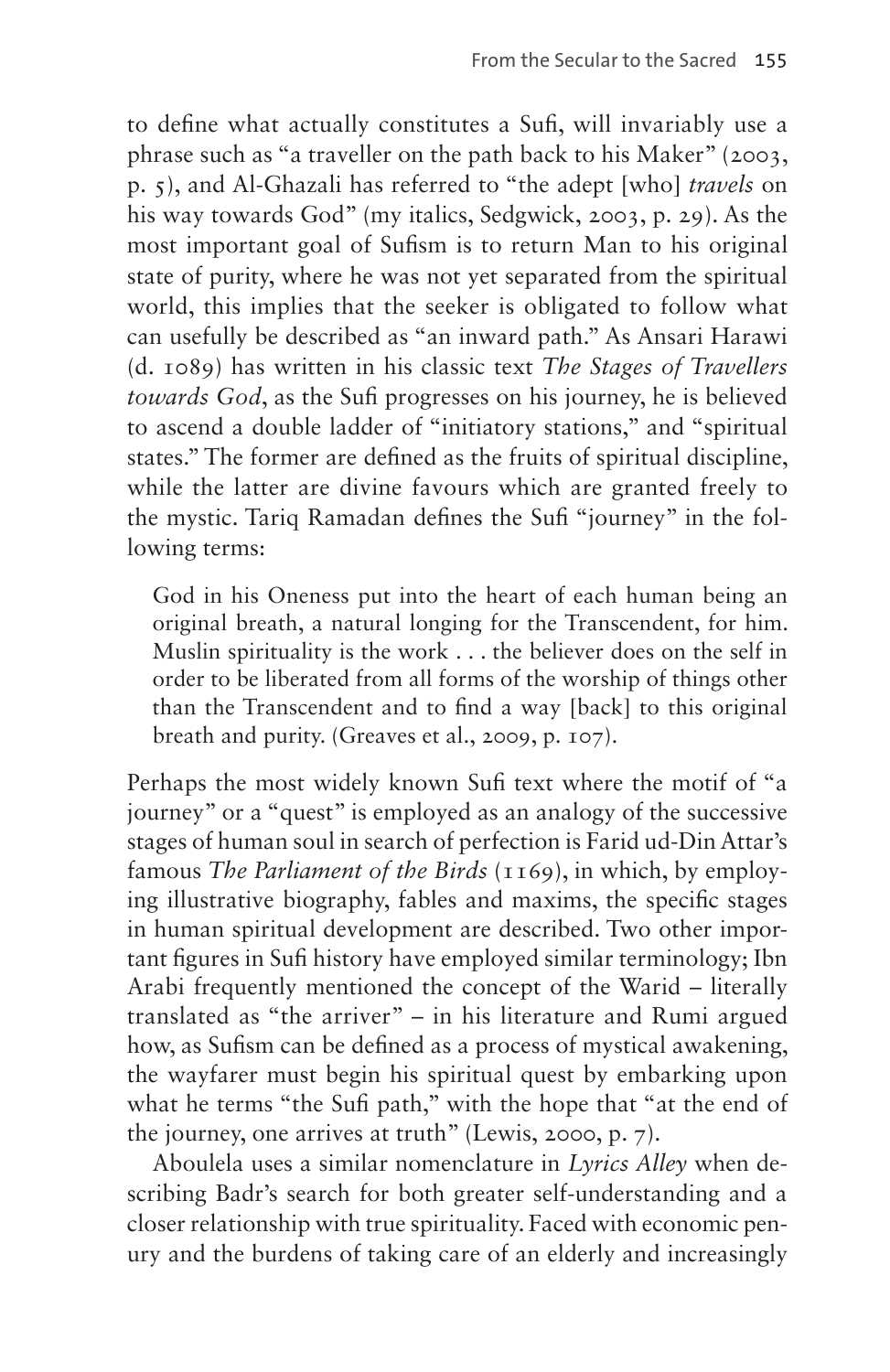senile father, his encroaching despair leads him to question whether his suffering serves a deeper purpose:

Badr's tumultuous, humdrum life. What was it all for, where was it heading? The answer peered at him now as it had done before and would do again. His life was a journey. A journey towards the day when Allah Almighty would look at him, look through him, inside him, know him and then would call him by his name. Ya Badr. (p. 23).

Subsequently, when he visits the Umdurman district and ponders the myriad, unforeseen directions that his life has taken, he confesses how "it felt like a journey with its own hardships and elation; its anxieties and weaknesses, its greed for God's mercy, its yearning for blessings, its departure point and graceful arrival" (p. 133). The "graceful arrival" referred to here implies a potential restoration of Man's original state, when he was not yet separated from the spiritual world. In *Minaret*, Najwa confesses how she "yearned to go *back* [my italics] to being safe with God," and in Aboulela's fiction the concept of "Home" is not exclusively related to the experience of diaspora in a literal physical sense or the tribulations attendant upon voluntary or enforced exile; rather, her use of the term transcends the idea of a physical space and implies a spiritual "homecoming" where, after overcoming numerous obstacles, the seeker achieves a spiritual reunion with God. To arrive "Home" involved embracing the inner dimensions of the Revelation given to Mohammad and developing the ability to, as Natasha in *The Kindness of Enemies* expresses it, "delve into the hidden truth behind the disguise" (p. 107). In *The Translator*, for instance, the narrative implies that if Rae, a Scottish academic fascinated by Middle Eastern politics, is to truly understand Islam, he must relinquish a fascination with its cultural manifestations and actively embrace the inner dimensions of the faith. As Sammar comments "He would not understand it [Islam] until he lived it" and she is insistent that he "look beyond the causes to the First, the Real" (p. 102).

# **The Teacher-Disciple Relationship**

The difficulty which several of Aboulela's characters face is that they cannot access "the Real," without guidance from spiritual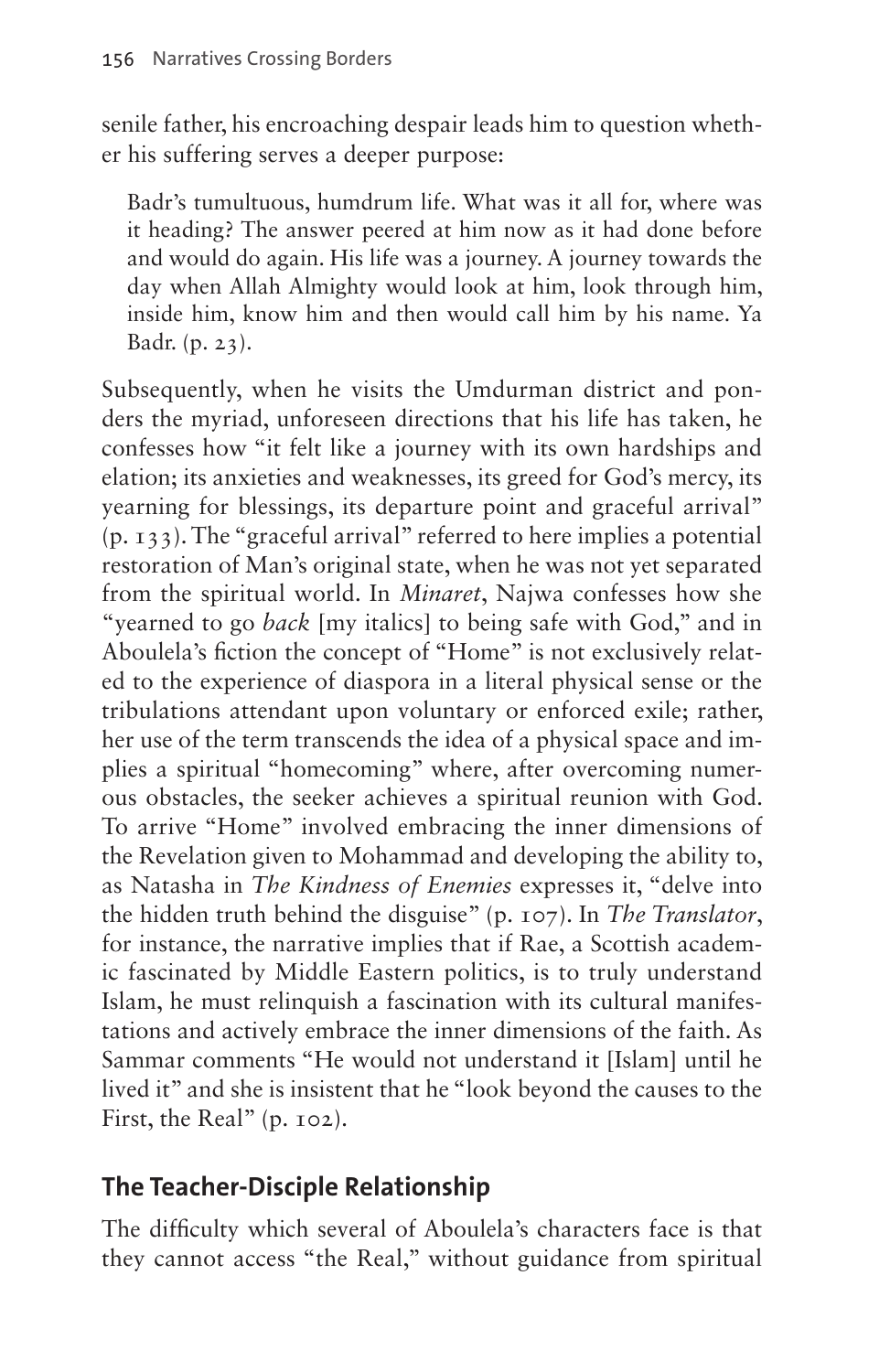teachers who have supposedly transcended ordinary limitations and embraced the imperatives of esoteric knowledge. This is why her texts are replete with protagonists who act as spiritual mentors – and in certain instances, self-proclaimed Sufi teachers – for the aspiring individual who desires to penetrate beyond the nominal significance of meaning. The recurrent motif of the teacher-pupil dynamic in Aboulela's fiction can be directly traced to the influence of Sufism on her work as, in their proper application, Sufi teaching techniques depend upon an interrelation between the Master and his disciples. In relation to both the history and praxis of Sufism, a system of discipleship to spiritual teachers originated which involved the aspirant developing his spiritual proclivities under the supervision of a guide. This guide operates as a link between the disciple and his objective and is ultimately responsible for organising and shaping the inherent flexibility of the Sufi work. By practising a variety of structured activities, the teacher endeavours to transmit to the pupil the "Baraka" – an impalpable force imparted to people, situations, places and objects for a specific reason – he receives from his own master. This Baraka impacts upon the pupil according to the time, place, need and the circumstances in which he finds himself. As Idries Shah notes: "To be a Sufi and to study the Way is to have a certain attitude. This attitude is produced by the effect of Sufi teachers, who exercise an instrumental function in relation to the seeker" (Shah, 1982b, p. 24).

The conviction that spiritual guides are essential and exercise an instrumental function in relation to the seeker is prevalent in many of Aboulela's texts, not least in two specific stories contained within her *Coloured Lights* collection. These stories – entitled "Radia's Carpet" and "Days Rotate" respectively – are particularly significant in relation to the "teacher-disciple" dynamic and both resonate with a detailed Sufi symbiology. In "Radia's Carpet," Dia, the thirteen-year-old boy of the narrative, is engaged in a formal competition to win a carpet which supposedly contains magical qualities. The suggestion is that Dia must first achieve a degree of spiritual awareness if he is to be deemed a worthy inheritor of one of the seven carpets which are passed on only when their owners die. In order to acquire the necessary self-awareness, Dia is instructed by a spiritual teacher, who informs him that he will only win the esteemed prize if he rejects the base emotions of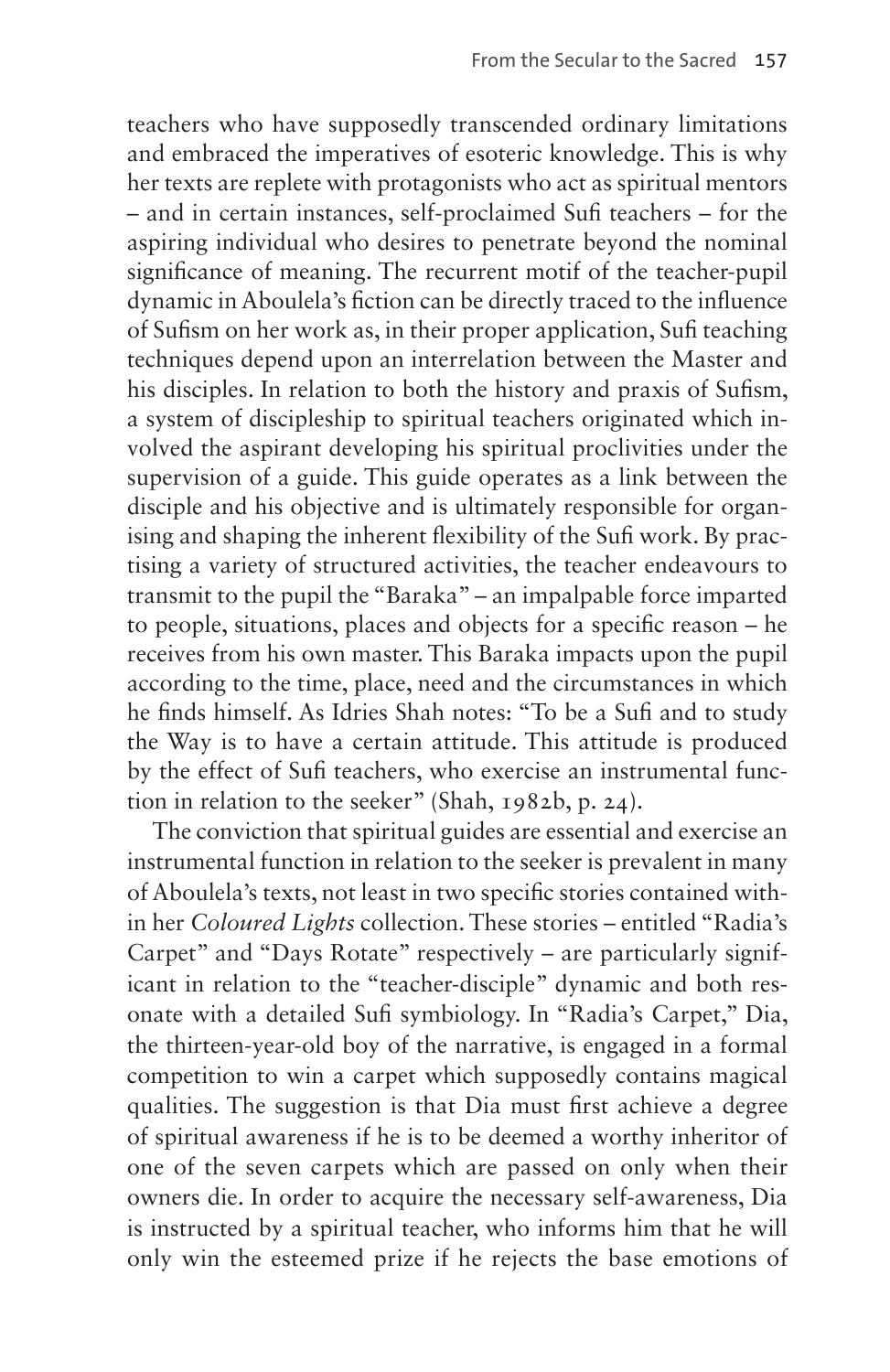greed, envy and self-interest. We are told how "the Teacher talked and Dia absorbed," and the latter is advised to "Reign in your ego, ride it, don't let it ride you" (p. 147). It is only by acknowledging how his "ego is as big as the moon and just as familiar," that Dia, through instruction from an appointed spiritual guide, can be said to have achieved the degree of spiritual maturity necessary to be able to take his place within the community of believers.

Similarly, in "Days Rotate," a futuristic, post-apocalyptic narrative which shares some superficial similarities to the concluding sections of Doris Lessing's novel *The Marriages of Zones Three, Four and Five*, – a text which, interestingly, is also permeated with Sufi dialectics, – Aboulela's protagonist is a young girl who is engaged in a perpetual, seeming never-ending, physical ascent of an unnamed geographical terrain. Set in a time period when "all struggles [have] become spiritual struggles," the adolescent narrator is accompanied by a guide, an older male accomplice, who frequently instructs her to "empty yourself." Bemoaning that this is impossible as she is "covered in a thick rubbery skin, like an elephant" (2011a, p. 32), she beseeches her guide and teacher to "carry me." The physical ascent is symbolic of the protagonist's spiritual evolution and her journey is concluded when she, like her teacher, transcends human limitations and can literally "fly." This spiritual breakthrough, made possible by the guidance of her teacher is described as resembling a condition of nirvana-like consciousness: "why did I think I could never make it [that] I could never reach this place? Here was what I had always wanted, every colour and every sound" (2011a, p. 139).

Aboulela's interest in the teacher-disciple dynamic is taken a step further in *The Kindness of enemies*, through the parallel narratives of Shamil and Natasha, whose interrelated stories are separated by a timespan of over two hundred years. The former's spiritual teacher is called Sheik Jamal-el Dinal Husayni, "the gentle Sufi scholar," and we are informed that Shamil "had soaked up the Sheikh's Sufi teachings, eager for enlightenment, eager for the grace and strength that came from the Creator" (2015, p. 161). Together with his friend Ghazi Muhammad al-Ghimrawi, "they had known that perfection could not be reached without the instructions of a Master; they were seekers and Sheik Jamal el-Din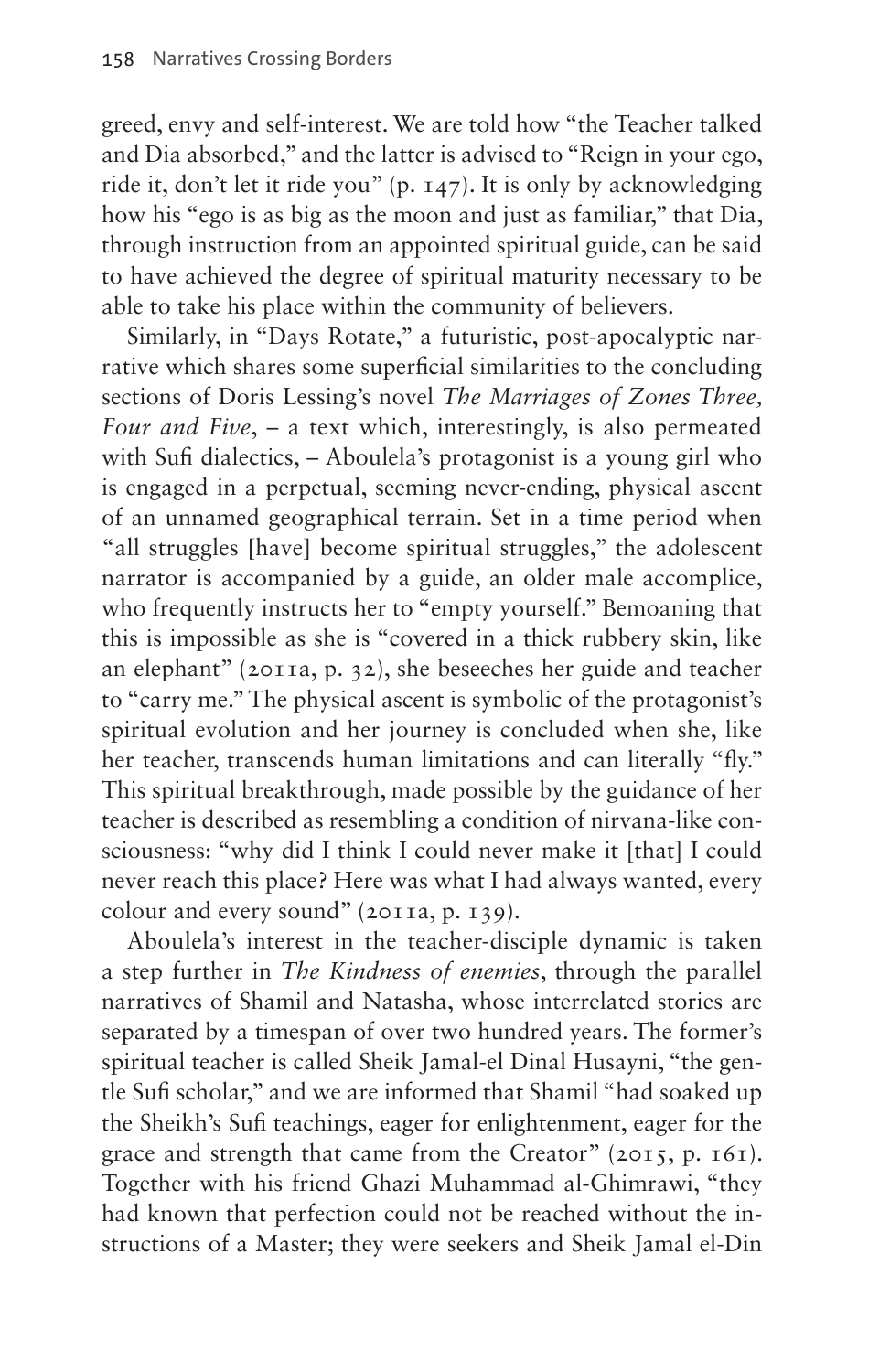their spiritual guide" (2015, p. 161). Natasha, a modern, intellectual and avowedly atheistic young woman, has embarked upon a research project relating to Shamil's role as a rebel leader engaged in resisting Russian imperial expansionism, and her exposure to his Sufi beliefs begins to have an increasingly resonance in her own life. She is introduced to a mysterious actress called Malak through her relationship with the latter's son, nicknamed "Oz," who has an abiding interest in Islam and the political ramifications of Jihad. This somewhat complicated tripartite configuration is partly used by Aboulela as a means of exposing current debates relating to secularisation, assimilation and Islamophobia; more importantly, however, it soon becomes clear that Malak is assuming the role of a spiritual guide, both to Oz, and in particular, Natasha. Moreover, it soon becomes clear that Malak's guidance is explicitly predicated on specific Sufi principles. For example, in an early passage of the novel Natasha writes in a notebook how Malak has informed her that "Sufism is based on the belief that the seeker needs a guide. Even Muhammad, on his miraculous night's ascent through the seven heavens needed Gabriel as his guide" (2015, p. 107). Natasha's initial reluctance to embrace the role of a spiritual novice is partly based on her fear of abrogating individual agency and also related to a sense of confusion regarding exactly how a teacher-disciple relationship is initiated. She asks herself "If I ever started to seek the kind of knowledge that couldn't be found in books, who would I want as a guide? Does the student seek the teacher or the other way around?" (2015, p. 107). She subsequently comes to a realisation that Malak has already been performing the role of teacher without her, Natasha, being fully aware of exactly how this spiritual knowledge has been transmitted. Eventually she perceives that Malak "had orientated me towards the unexpected and guided me to what could never be written down in history" (2015, p. 69). She continues by adding "I had come to her today, needing to connect . . . perhaps it was time to acknowledge that what I was after was spiritual. She was ready to be a guide and I would fight my weaknesses in order to follow" (2015, p. 314).

For characters such as Natasha and Shamil, the willing acceptance of the role of supplicant within the confines of a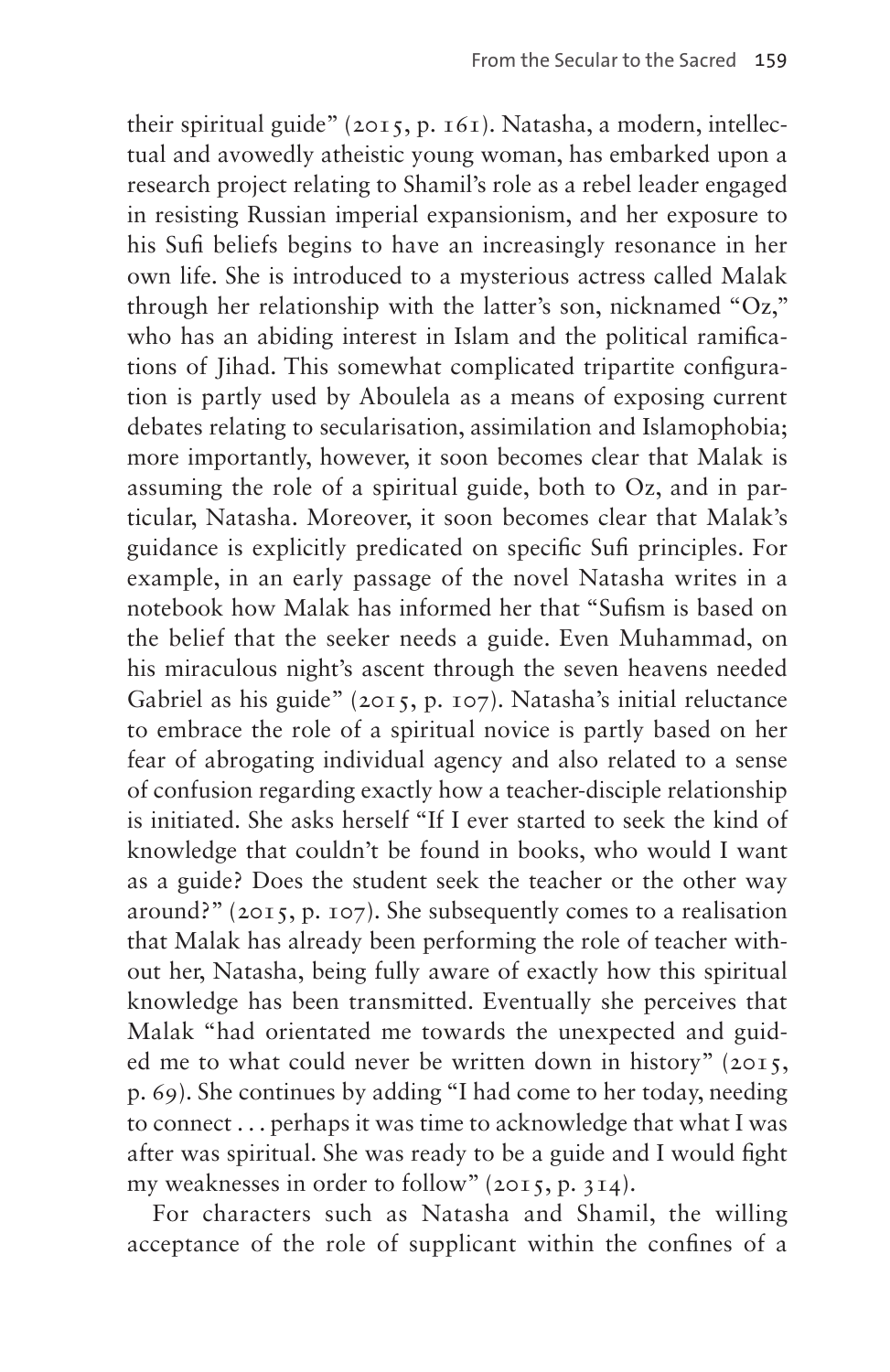traditional teacher-disciple relationship, involves a reassessment of commonly held beliefs relating to the value of autonomy and free will. Aboulela's fiction suggests that submission, both to the dictates of a spiritual guide and an omnipotent Higher Power is a fundamental prerequisite if the aspirant is to experience spiritual enlightenment. Likewise, Sufism emphasises that to truly become a disciple the individual must embrace a condition in which one has voluntarily given away one's freedom in certain areas to those better fitted to guide one than one is oneself. This involves the aspirant practising what is termed "trusting self-abandonment in God''. To the Sufi, secular ideas relating to "freedom'' are only a convenient chimera, as they contend that the average individual is controlled by his/her lower instincts – referred to as the nafs" or "secondary self" – which negate the possibility of genuine free choice. The function of this "secondary self" is to interpose a wedge between objective reality and the real essence of the individual and the teacher-disciple relationship is best understood as a practical programme designed as a means of controlling the "nafs." The most obvious sign that the "secondary commanding self" has been brought under control is that the disciple "achieves ontological servitude while at the same time putting himself at the service of Men" (Sedgwick, 2003, p. 27). As Ahmad Mustafa Sarmouni suggests, this condition implies freedom from choice: "freedom is one of the factors that most confuse and undermine you. It gives you full play for your neuroses, your surface reactions and your aberrations" (Lefort, 1971, p. 110).

This ontological servitude is a position to which several of Aboulela's characters aspire. Shamil, for example, asks himself whether he has the spiritual strength to oppose "those who claim they're acting in the name of Islam and at the same time don't follow the principle of submission" (2015, p. 176). His son Jamaledin, who is also involved in a spiritual quest reflects upon how "Sins were like dirt, they could be washed off. More serious was the core submission, the foundation of belief." In *The Translator*, Sammar, on a temporary visit to her Sudanese homeland, comments approvingly on "the feelings all around of surrender" and while resident in Scotland she explains her views in more detail: "My fate is etched out by Allah Almighty, if and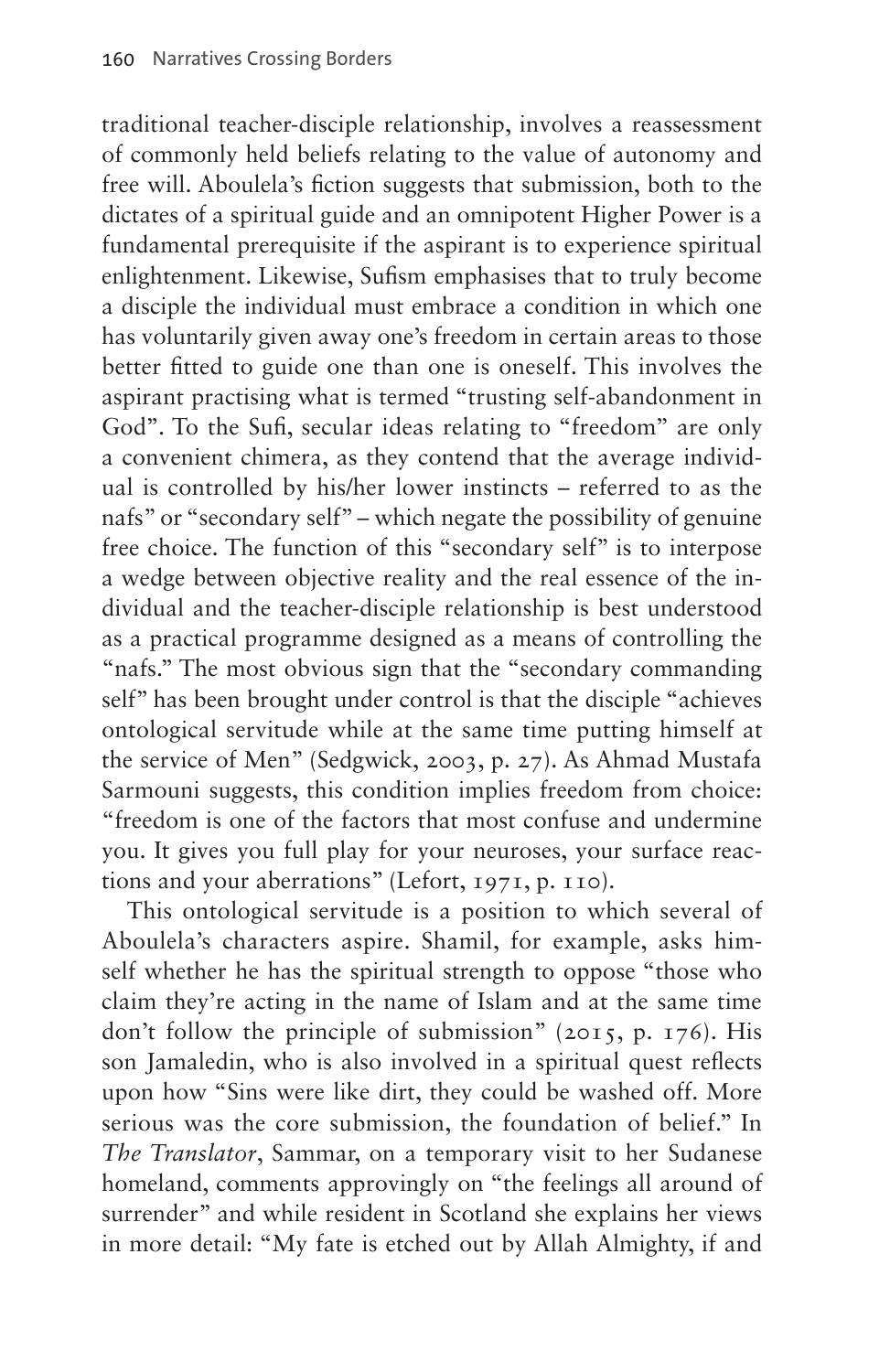who I will marry, what I eat, the work I find, my health, the day I will die are as He alone wants them to be. To think otherwise was to slip down, to feel the world narrowing, dreary and tight" (1999, p. 171). Perhaps not surprisingly, Aboulela's emphasis on submission as being an essential component of religious life has proven to be somewhat problematical for certain critics, who view Sammar's and, in particular, Najwa's seeming retreat from hardwon Western freedoms as evidence of a regressive mindset. In *Minaret*, Najwa's burgeoning spiritual awakening, accompanied as it is by a parallel interest in the accruements of conventional religious attire, has been viewed with scepticism by some commentators, who have expressed impatience with what they interpret as "the topography of withdrawal" seemingly evident in Aboulela's fiction. One academic has gone so far as to accuse Aboulela's texts of reinforcing "the clichés of Islam as oppressive, anti-feminist and anti-individualistic" (Santesso, 2013, p. 103). Eva Hunter has expressed disquiet concerning what she terms "Minaret's quietist solution" for Najwa and Sadia Abbas contends that "Aboulela's novels when most committed to religion and Islam, reveal themselves as most in line with the idea that religion is a brand of socio-psychic tranquilizer" (Abbas, 2011, p. 453). Such criticisms, while doubtless valid on their own terms, are predicated on a secularist, supposedly "progressive" ethos where the perception of "submission" in any shape or form is viewed as synonymous with subjugation and even oppression. If approached from the perspective of Sufi philosophy, however, Aboulela's belief that within the sphere of spirituality, submission and individual agency are by no means incompatible, acquires greater legitimacy and contextualisation. Whereas a critic such as Esra Santesso states unequivocally that "At the end of Minaret, Najwa is unquestionably less free than she was at the beginning" (2013, p. 104), Aboulela's views on the so-called sanctity of freedom when divorced from submission to God's will are aptly summarised in the following quotation by the Sufi Pir David: "Do you know, can you comprehend what freedom it gives you to have no choice? Do you know what it means to be able to choose so swiftly and surely that to all intents and purposes you have no feed choice?" (Lefort, 1971, p. 110)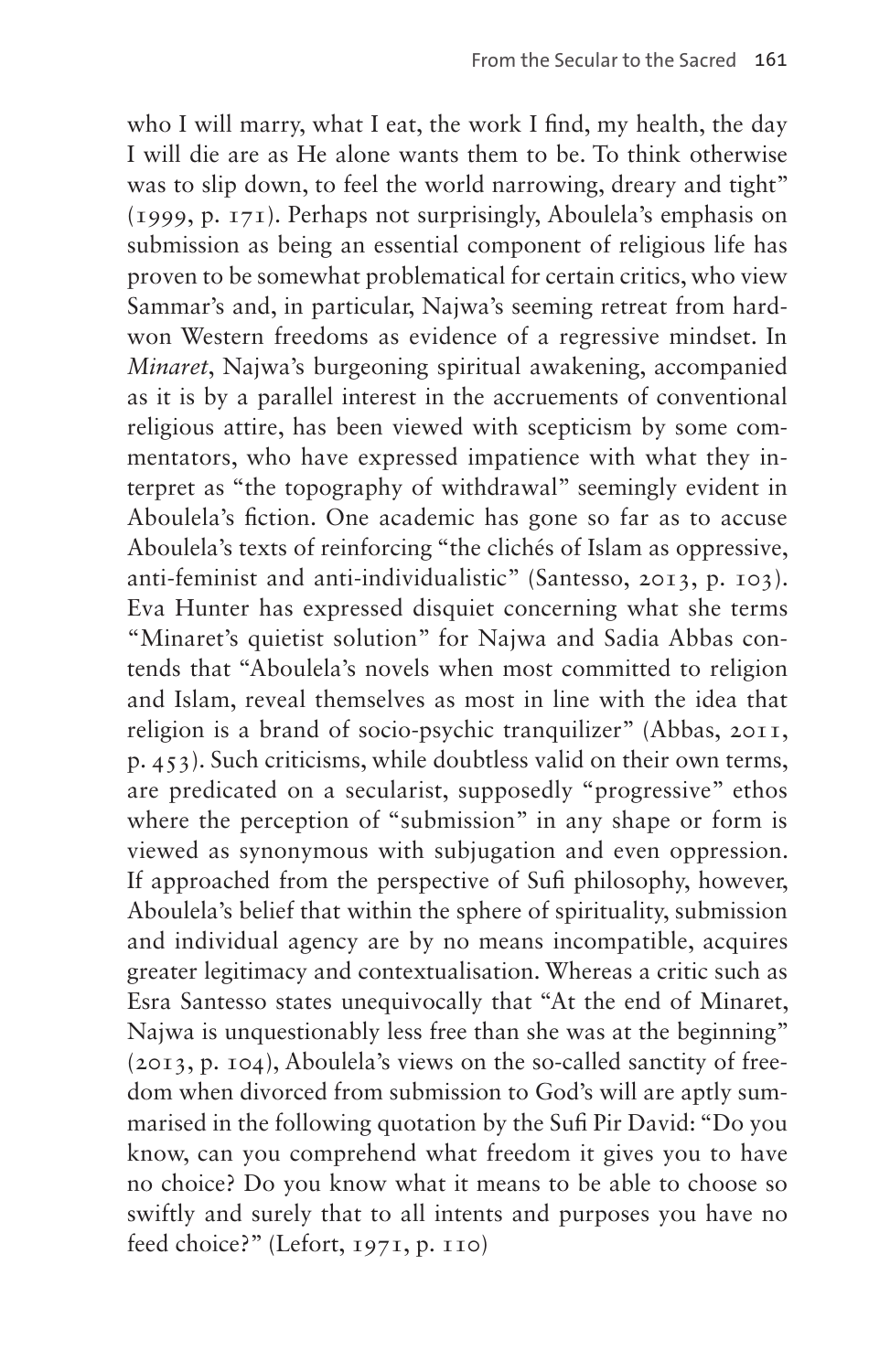# **Intentional Suffering**

For the Sufis, submission, both to a teacher and to the will of God, is inextricably linked to the experience of conscious or intentional suffering, and they view the latter as symbolising not only the essence of the human condition, but also a kind of "litmus test" of the disciple's commitment to the religious path. This belief is aptly summarised by the Sufi dictum "Sometimes He gives while depriving you" (Sedgwick, 2003, p. 112). In the same way that physical austerity, correctly used, operates as an antidote to irrational desire, an element of stress or suffering in one's immediate circumstances acts as a catalyst for spiritual renewal and regeneration. The experience of suffering can be inherently beneficial, as absolute contentment deflects the individual away from the desire to attain spiritual advancement. It exists, not as something to be avoided, or as wanton punishment, but as an opportunity for the disciple to confirm his strength of faith. This is why, as Eric Geoffrey explains, "true Sufis, who are in search of excellence or Ihsan, often take upon themselves greater burdens than do other Muslims" (2010, p. 61).

This tenet of Sufi philosophy has had a significant influence on Aboulela's fiction and is exemplified in the manner by which many of her characters are, when faced with diminished material and emotional circumstances, obliged to reassess their situation and the ultimate value of adhering to an overtly secular perspective on life. In *The Translator*, Sammar's husband dies suddenly in a car accident and this traumatic experience, allied with a prolonged period of suffering, proves conductive to a process of spiritual rebirth. In *Minaret*, Najwa, who is originally from an established and respected upper middle-class family with important connections to the privileged echelons of Sudanese society, is forced into exile where, in order to survive economically, she accepts employment as a maid to a prosperous Middle Eastern family. This reversal in fortunes erodes her sense of self-worth while simultaneously acting as a catalyst for her subsequent appreciation for the religious way of life; as she comments, "slowly, surely, I was setting at the bottom . . . and there buried below was the truth" (2006, p. 240). It is in *Lyrics Alley*, however, where this theme acquires greatest significance as the characters of Badr serves as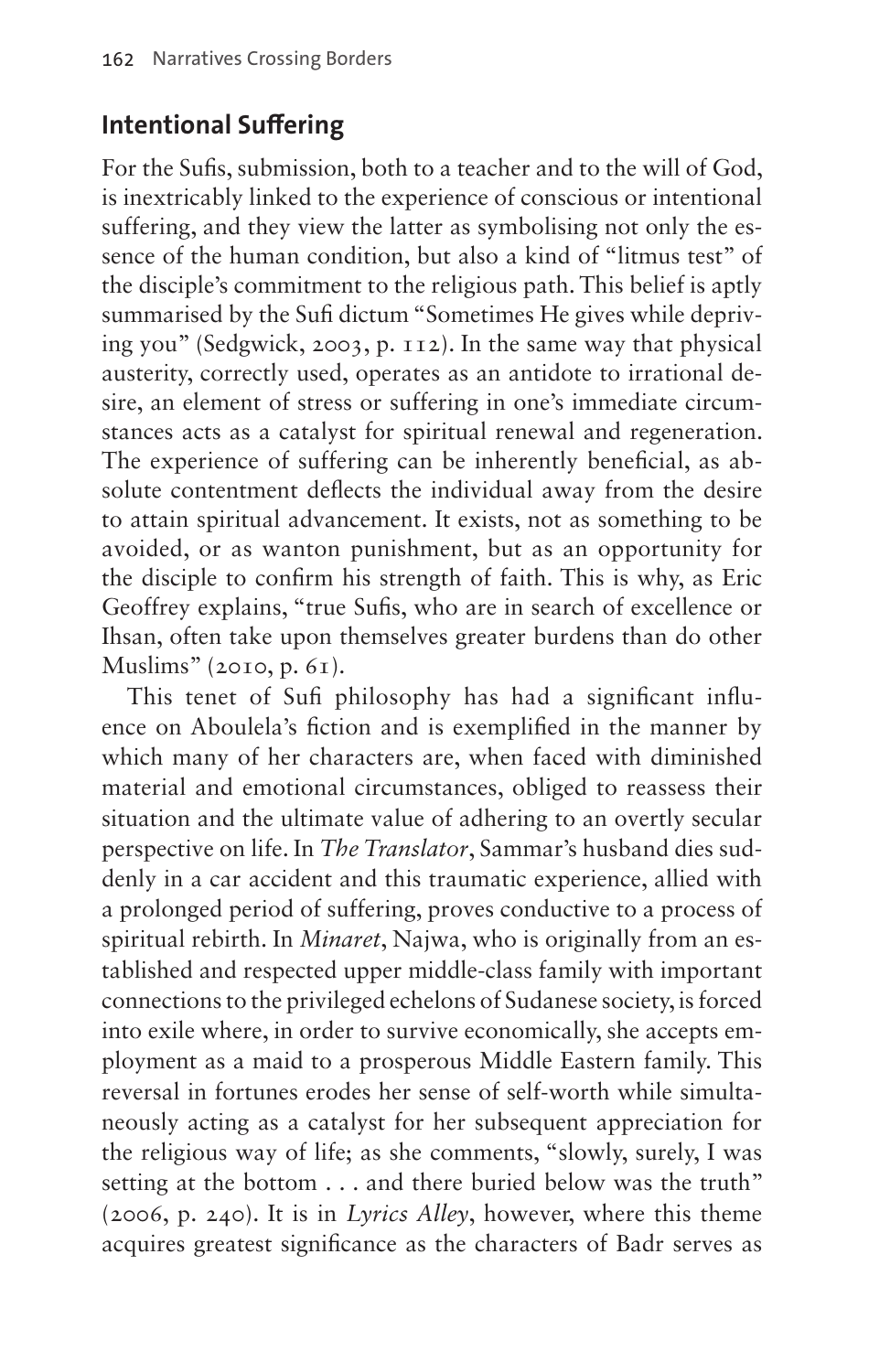a fictional vehicle for Aboulela's desire to investigate the intimate relationship between suffering and faith. Intermittently employed as a teacher and private tutor, Badr and his ever-growing family of dependants live in a cramped domestic abode which becomes even more crowded when he assumes responsibility for his increasingly confused, ill and elderly father. A deeply religious man, Badr's faith is frequently tested by a series of seemingly inexplicable misfortunes, affecting both himself and others, and he begins to question the value of suffering in a world where compassion is ignored in favour of political manoeuvring and financial greed. Ultimately, he comes to the conclusion that suffering exists, not as a punishment for spiritual transgressions, but as a trial and a way "of being drawn into the company of the Lord" (2011b, p. 167). When his best-laid plans are thwarted or suffer a major setback, he asks himself the question "why do bad things happen?" and remembers how the Prophet Muhammad "peace be upon him, said 'When Allah loves a people, He tries them" (2011b, p. 167). He surmises that: "Perhaps the shortest journey to Allah is through the disliked, uncomfortable choices. The seeker asks "where shall I find the Divine? The answer is 'Come close to illness, poverty and oppression. Dwell for enough time (too long would be counter-productive) in those shadows where laughter does not come easily to the lips"  $(2011b, p. 214)$ .

In the above quotation, Badr describes the relationship between the seeker and God as an interactive one, based on enquiry and guidance. To the Sufis, this dialogue is often characterised as governed by what they define as "illuminations" and "revelations." The Egyptian poet Abu Al-Sabur  $(1931-81)$ , in his commentary on the key Sufi text entitled *The Risala*, discusses the existence of what he terms "openings" and suggests that they can be viewed as "glimmers," "dawnings" and "flashes" which can live on in the course of an individual's identity (Elmarsafy, 2012, p. 2). J.G. Bennett relates these experiences to the Sufi concept of Djarkhom, the correct application of which results in the disciple being subjected to what he calls "a powerful and unexpected illumination" (1984, p. 78). It manifests itself in a form of "spontaneous waking" which, according to Bennett, functions as "the foundation of all our possibilities of transformation" (1984, p. 78). Tariq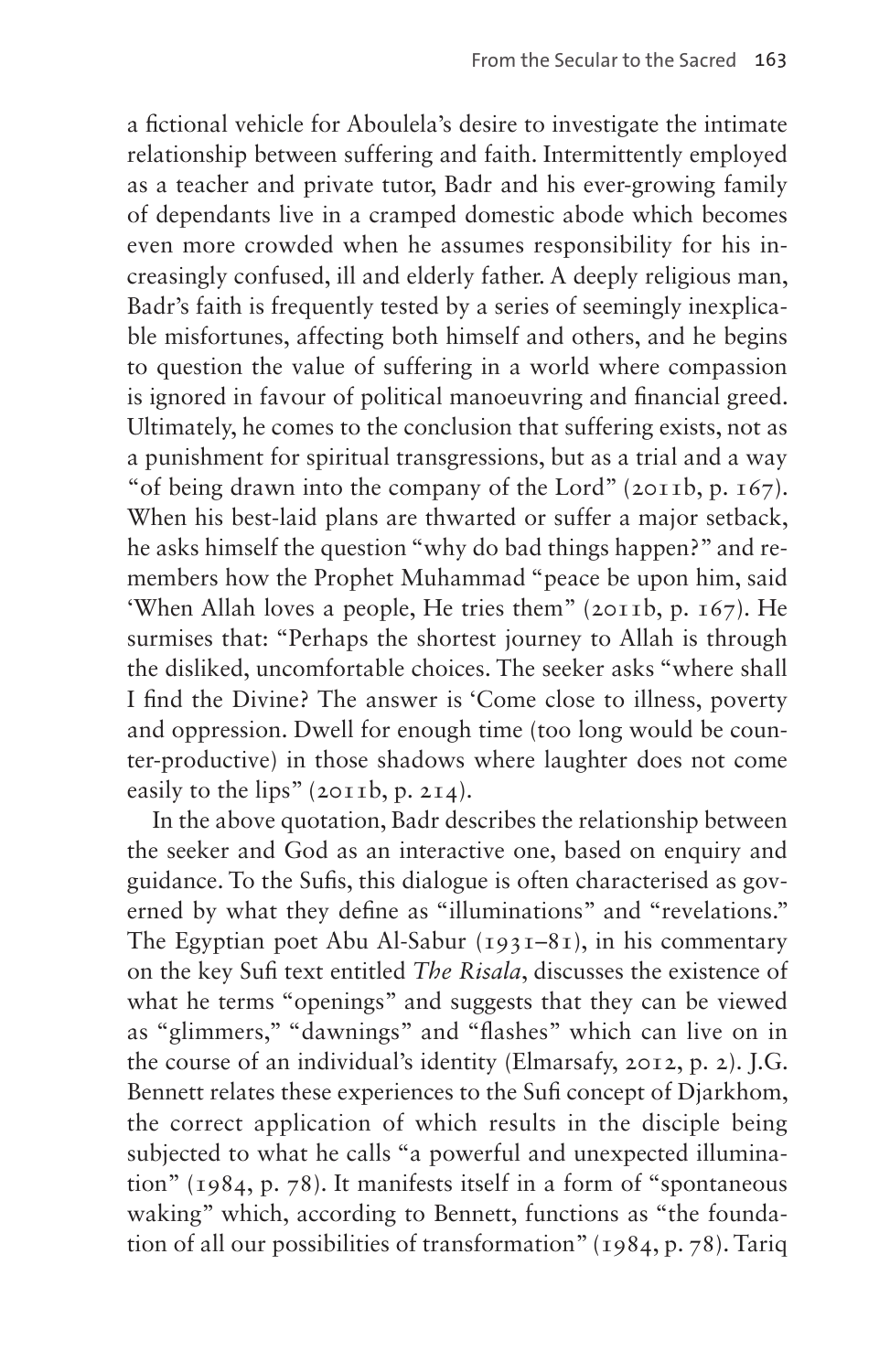Ramadan goes further and links these experiences to the concept of dhaki (literally translated as "Remembering"), whereby specific Islamic practices, in particular that of repetitive prayer, can be perceived as a means of reconnecting with the unity which once existed between God and Man" (Sedgwick, 2003, p. 38).

### **Prayer as Ritual**

A belief in the act of prayer as a conduit to a different dimension where temporal barriers between the individual and God are dissolved, is fundamental to Aboulela's perception of the spiritual possibilities that lie within the domain of religious observance and ritual. On one level prayer acts, not only as a solace in a world partly defined by suffering and emotional pain, but also as an antidote to personal fragmentation, a reminder as it were, of an alternative space where existential anguish is replaced by spiritual possibilities. In *The Kindness of Enemies*, we are told how "prayer lulled Jamaledin to spaces where the pain subsided" and in *The Translator*, Sammar reveals how the sense of certitude she experiences when engaged in ritual prayer leads to "the splinters inside her coming together" (1999, p. 61). In *Minaret*, mere observance of worshippers engaging in the act of prayer, without actively participating in the ritual itself, draws Najwar's attention to what she terms "that hollow space," where she feels a bleakness defined by emotional numbness. Frequently prompted by Waafa – her friend and mentor – to reengage with the ritual act of prayer as an external symbolic representation of her increasing orthodoxy, Najwa ponders that "perhaps that was where the longing for God was supposed to come from" (2006, p. 135). When she subsequently begins to attend her local mosque on a regular basis and becomes increasingly exposed to both prayer and the importance of the Koran, she confesses to experiencing "a breakthrough in my understanding" (2006, p. 185). It is significant that Najwa defines this breakthrough as "a learning, fresh as lightening" as this description is strikingly reminiscent of the "flashes" and "glimmers" described by the Sufis as symbolic manifestations or "markers" of the disciples increasing connection with the spiritual realm. Moreover, other important characters in Aboulela's fiction are said to experience similar illumination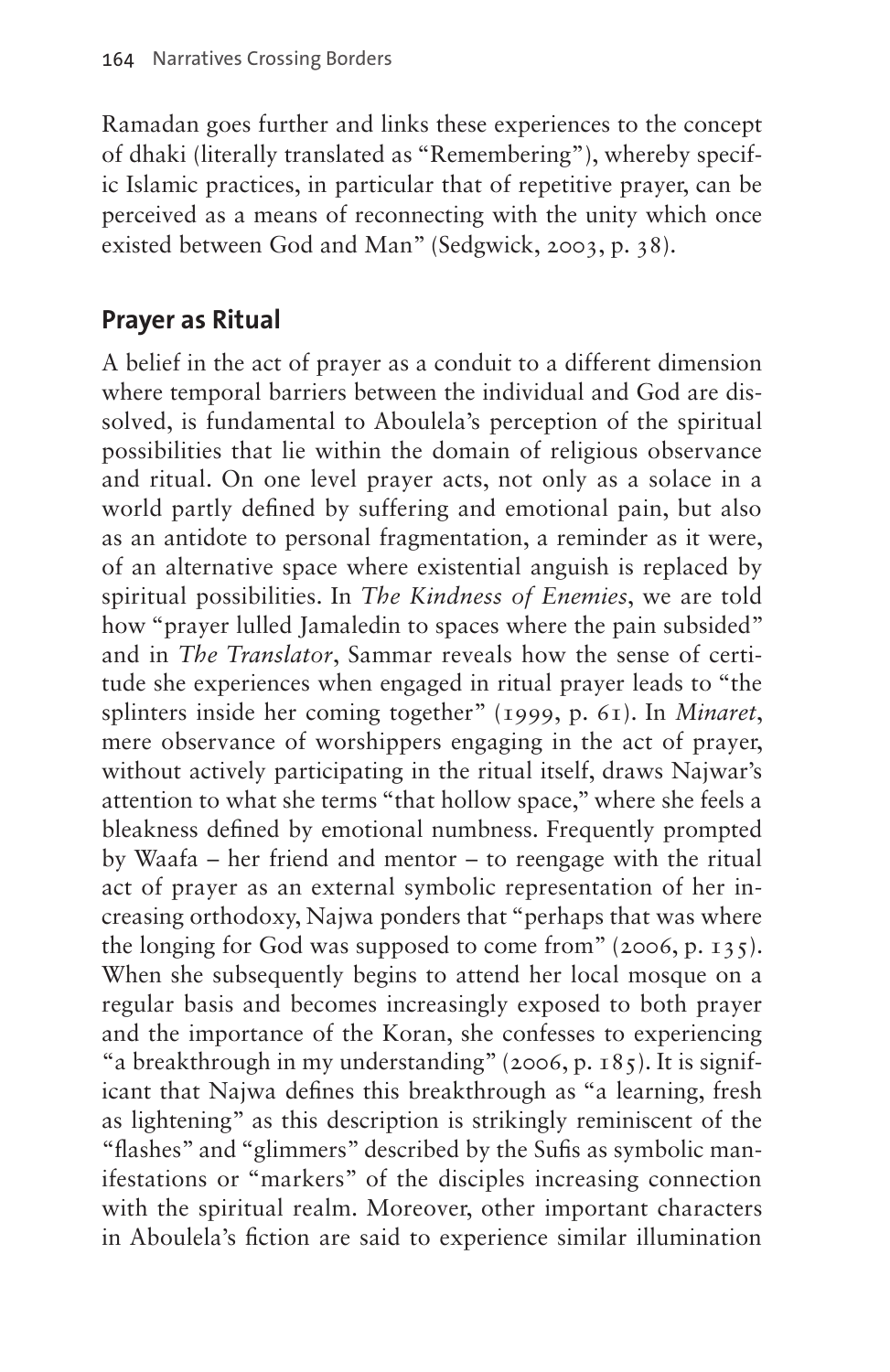while engaged in the ritual of prayer and are able to enter into contact with the "cracks and transparencies through which that other world could, at times, be sensed." Sammar, in her attempt to guide Rae towards a fuller appreciation of Islamic practices, turns to prayer as a means of purging herself of the selfish motivations she harbours for wishing to facilitate his conversion. Her success is defined by the fact that "the more she prayed for him" the more she experiences "vivid, sudden moments of illumination" (1999, p. 189). In *Lyrics Alley*, Badr, when joining a throng of pilgrims intent upon answering the call to prayer, is said "to experience the thinning of the barriers," whereby he is able to sense the intimate connection that exists between the living community of believers and the invisible realm of the dead. As he takes his position in the front row of the mosque:

he sensed the congregation swelling with invisible worshippers. So palpable was their presence that it was as if the barriers separating their world from that of Mankind had thinned and become transparent. Badr felt himself slide into another dimension. It was unexpected and unasked for. A dip into an alternative state where he was weightless and free and his concerns, valid and pressing only minutes ago, slackened and moved away. (2011b, p. 58).

Badr defines this "dip into an alternative state" as a co-mingling of two separate dimensions: "All that had happened was that two worlds, the spiritual and material, had touched each other briefly before moving on, each faithful to its own orbit" (2011b, p. 79).

# **Conclusion**

This article has attempted to show how Leila Aboulela's fiction contains numerous thematic concerns which are essentially based on elements of Sufi dialectics and argues that the comingling of seemingly separate realms, in this case the spiritual and the material, is reflected in the ways her novels combine elements of both the secular and the sacred. Specific components of Sufi thought and belief, such as the importance of the Teacher-Disciple relationship, the value of intentional suffering and the spiritual significance of prayer have been shown to hold particular significance for many of her characters.This raises the issue of Aboulela's intentions and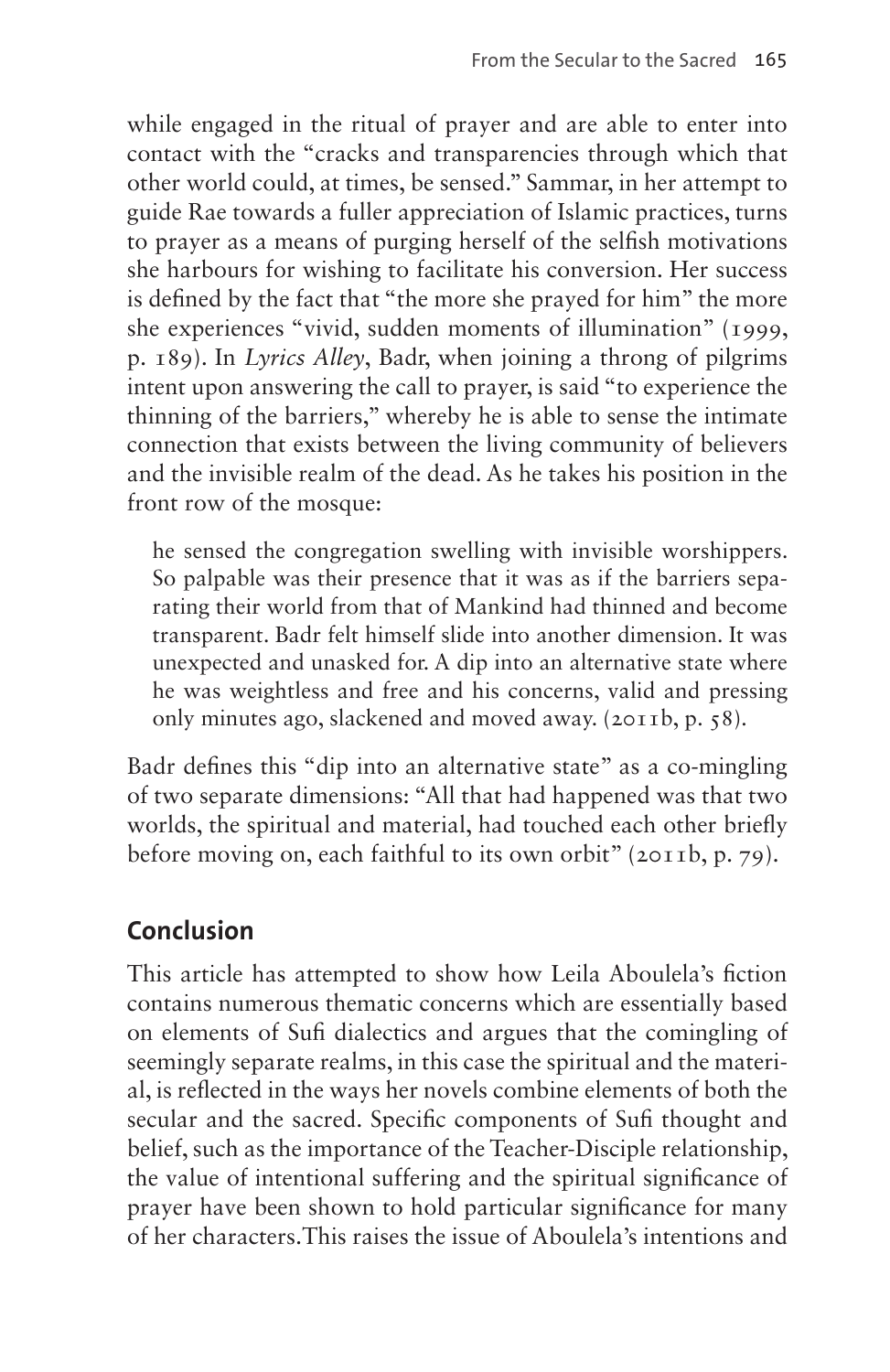whether her fiction, influenced as it is by traditional Sufism, can be viewed as embodying a kind of literary equivalent of preparatory Sufi teaching materials, whereby the Western reader is exposed to a "glimpse" or an approximation of the objective Sufi experience. It would be remiss not to mention, however, that according to the Sufis themselves "Sufism can only be studied by means of itself," and any exposition of Sufi principles – be through the genre of literature or otherwise – will inevitably fail to encapsulate the true essence of what it is they teach. Daggash Rustari has written: "Knowledge comes from experience and cannot be learned from a book. You can read the great ones, Rumi, Jami, Hafiz, Saadi, but their writings are only the salt of the bread. To taste the loaf you must eat the loaf, to experience the salt in tis intimate relationship with the flour, the yeast and the water" (Lefort, 1971, p. 104).

Aboulela's texts do, nonetheless, provide the reader with a thoughtful and nuanced perspective on a mystical path which has increasingly, at least within the context of contemporary Western popular culture, become almost totally decontextualized from its Islamic roots. In this respect, her fiction fulfils the criteria of "Transcultural literature" as outlined by Jamal Mahjoub, who argues that such literature

demands more, both of the reader and the writer. It does not have the support of those cheering, waving crowds, who would like you to be European or Third World, Black or African or Arab. It can rely on that thin crack of light which lies between the spheres of reader and writer . . . gradually that crack grows wider and wider and where there was once only monochrome light, now there is a spectrum of colours. (Quoted in Nash, 2007, p. 11).

Aboulela's ability to articulate the intimacy of faith, the experience of worship and the validity of traditional Islamic mysticism to a Western audience, certainly contributes to "the spectrum of colours" outlined by Mahjoub as representative of transcultural literature and, for this reason alone, her fiction can legitimately be said to represent a uniquely fascinating body of work.

# **References**

Abbas, S. (2011). "Leila Aboulela, Religion, and the Challenge of the Novel," *Contemporary Literature*, 52(3), pp. 430–461.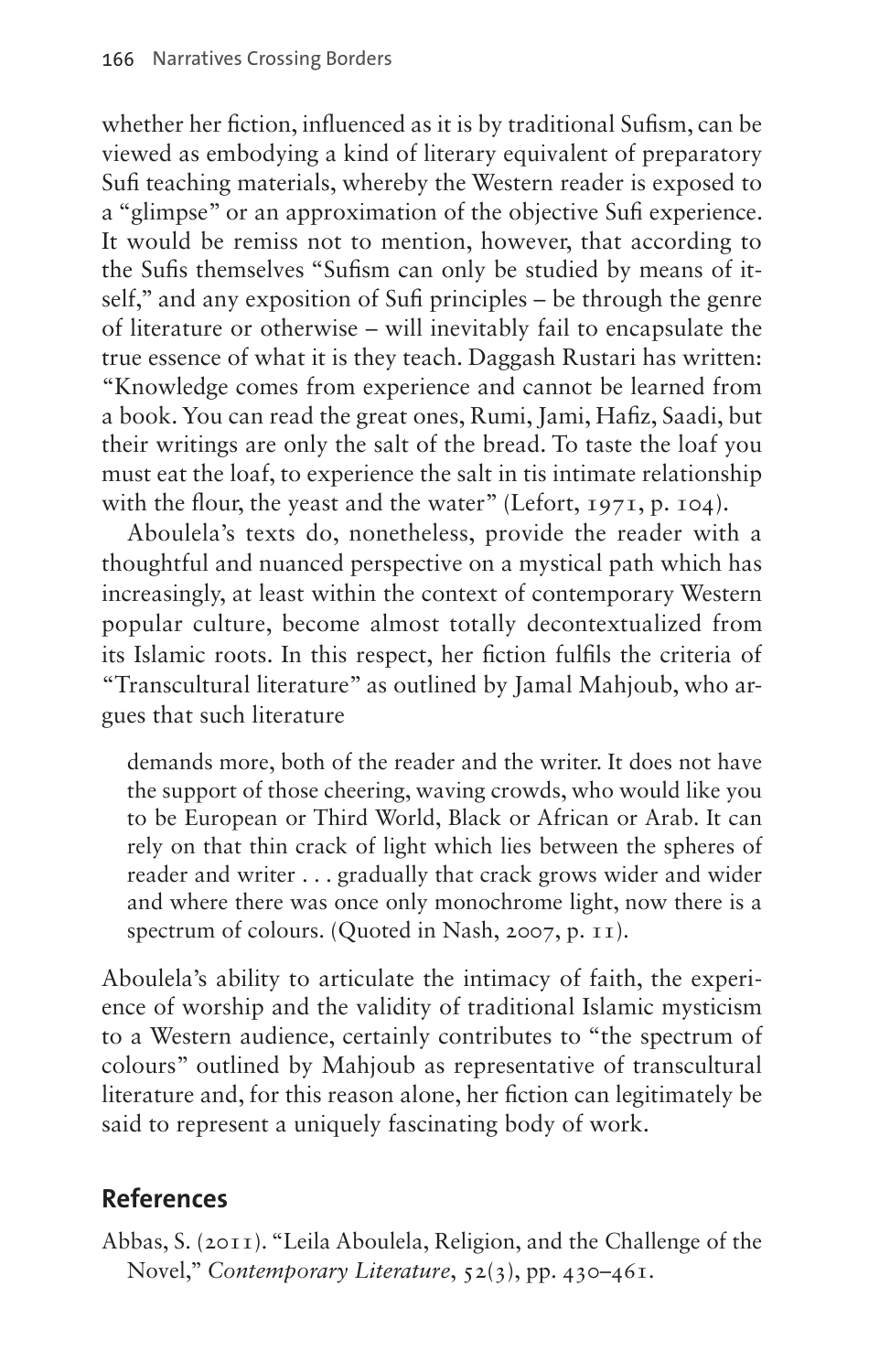Aboulela, L. (1999). *The Translator*. Grove Press.

- ——— (2006). *Minaret*. Bloomsbury.
- ——— (2011a). *Coloured Lights*. Polygon.
- ——— (2011b). *Lyrics Alley*. W&N.
- ——— (2015). *The Kindness of Enemies*. W&N.
- Arasteh, R. (1980) *Growth to Selfhood: The Sufi Contribution*. Routledge and Kegan Paul.
- Bennett, J.G. (1984). *Talks on Beelzebub's Tales*. Turnstore Press.
- Dimitriu, I. (2014). "Crossing and dwelling': home as a state of mind in Aboulela's *Minaret* and Gordimer's *The Pickup*" Scrutiny 2,  $19(1)$ , pp.  $119-134$ .
- Edwin, S. (2013). (Un)Holy Alliances: Marriage, Faith, and Politics in Leila Aboulela's *The Translator*. *Journal of Middle East Women's Studies* 9(2), pp. 58–79.
- Elmarsafy, Z. (2012). *Sufism in the Contemporary Arabic Novel*. Edinburgh UP.
- Geoffrey, E. (2010). *Introduction to Sufism: The Inner Path of Islam*. World Wisdom.
- Ron Greaves, R., Dressler, M. and Klinkhammer, G. (eds.) (2009). *Sufism in Western Society*. Routledge.
- Hasan, M. (2015). "Seeking Freedom in the 'Third Space' of Diaspora: Muslim Women's Identity in Aboulela's *Minaret* and Janmohamed's *Love in a Headscarf*", *Journal of Muslim Minority Affairs*, 35(1), pp. 89–105.
- Lefort, R. (1971). *Teachers of Gurdjieff*. TheOctagon Press.
- Lessing, D. (1980). *The Marriages Between Zones Three, Four and Five*. Jonathan Cape.
- Lewis, F.D. (2000). R*umi: Past and Present, East and West: The Life, Teachings and Poetry of Jalla al-Din Rumi*. Oneworld.
- Mahmood, S. (2005). *Politics of Piety: The Islamic Revival and the Feminist Subject*. Princeton UP.
- Moore, J. (1986). "Neo-Sufism: The Case of Idries Shah," *Religion Today*, 3(3), pp. 4–8.